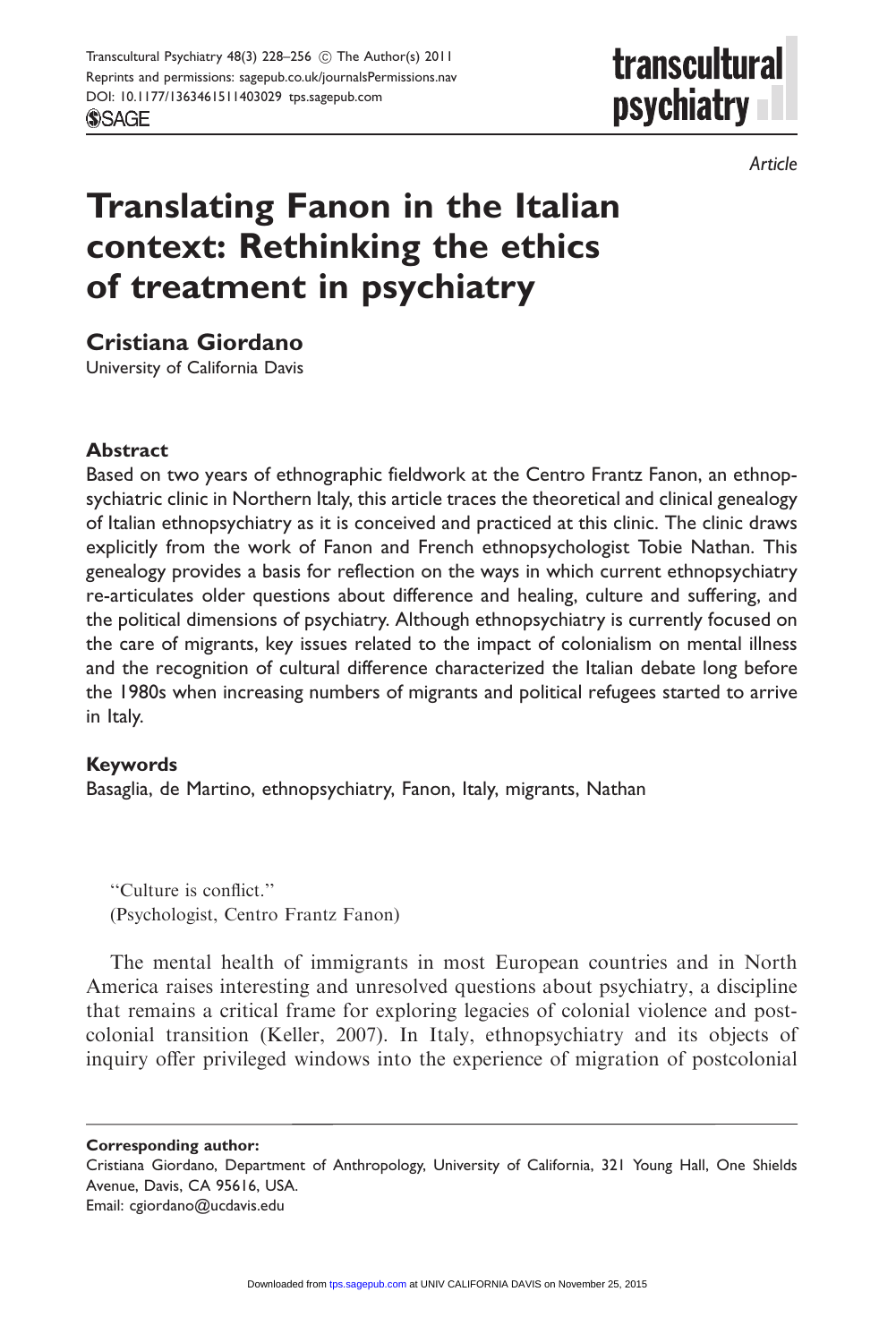populations and its effects on the ethics and politics of therapeutic treatment. In this article, I examine the position of a group of Italian ethnopsychiatrists on the use of culture in the therapeutic setting. My reflections are based on two years of ethnographic fieldwork at the Centro Frantz Fanon, a clinic in Northern Italy that offers psychological support to immigrants, refugees, torture victims, as well as to Italian social workers, religious people, and volunteers who work with them. My aim here is twofold: 1) to situate the clinical practice of this group of ethno-psychiatrists within the larger landscape of Italian psychiatry and medical anthropology, and within theories of domination and culture developed by Frantz Fanon and Tobie Nathan; 2) to reflect upon ethnopsychiatry as a contested field that raises a series of complex questions about migration, mental health, citizenship, identity, and thus opens up the possibility to rethink clinical work as a political space, for both migrant and Italian patients alike.

Ethnopsychiatry's legacy has been traced back to the works of colonial doctors such as John Colin Carothers and Octave Mannoni (Beneduce, 2005; Beneduce & Martelli, 2005), and in Italy to the experience of community-based psychiatry, Gramsci's political thought, and Ernesto de Martino's anthropological research (Pandolfi & Bibeau, 2005). While my contextualization of this clinic follows a similar historical and textual trajectory I also turn to authors who have addressed the colonial and post-colonial implications of psychiatric interventions both in Europe and in the ex-colonies. In this article, I create a conversation between texts and passages of interviews with ethno-psychiatrists in order to elucidate their clinical use of culture, and to situate the political dimension of this kind of clinical work within larger debates on mental health and difference. While showing the importance of ethnopsychiatry's interventions, I also point to the implications of using cultural material in the therapeutic setting, and the risks of failing to subject psychiatric categories to a real critique when the focus of therapeutic work is exclusively ''the other.''

In Italy, access to health care is a legal right of citizens and non-citizens alike. Despite this fact, there remains a significant disparity in access to services. In the text of the National Health Plan (2002–2004) the Department of Health denounces what it describes as ''a substantial lack of flexibility in the offering of services in the face of the new health problems of these new groups of clients'' (Beneduce  $\&$ Martelli, 2005). After the closure of the mental hospital, psychiatric services in Italy have been increasingly community-based in an attempt to limit the risks of medicalization and the stigmatization of mental illness. Nevertheless, in practice, access to mental health care has often been off-limits for migrants. As a result, alternative spaces of psychological and psychiatric care – such as the Centro Fanon – have been designed and made available exclusively to migrants and refugees. These independent initiatives have received public funding without, however, being recognized in their own right as part of the public health system.<sup>1</sup>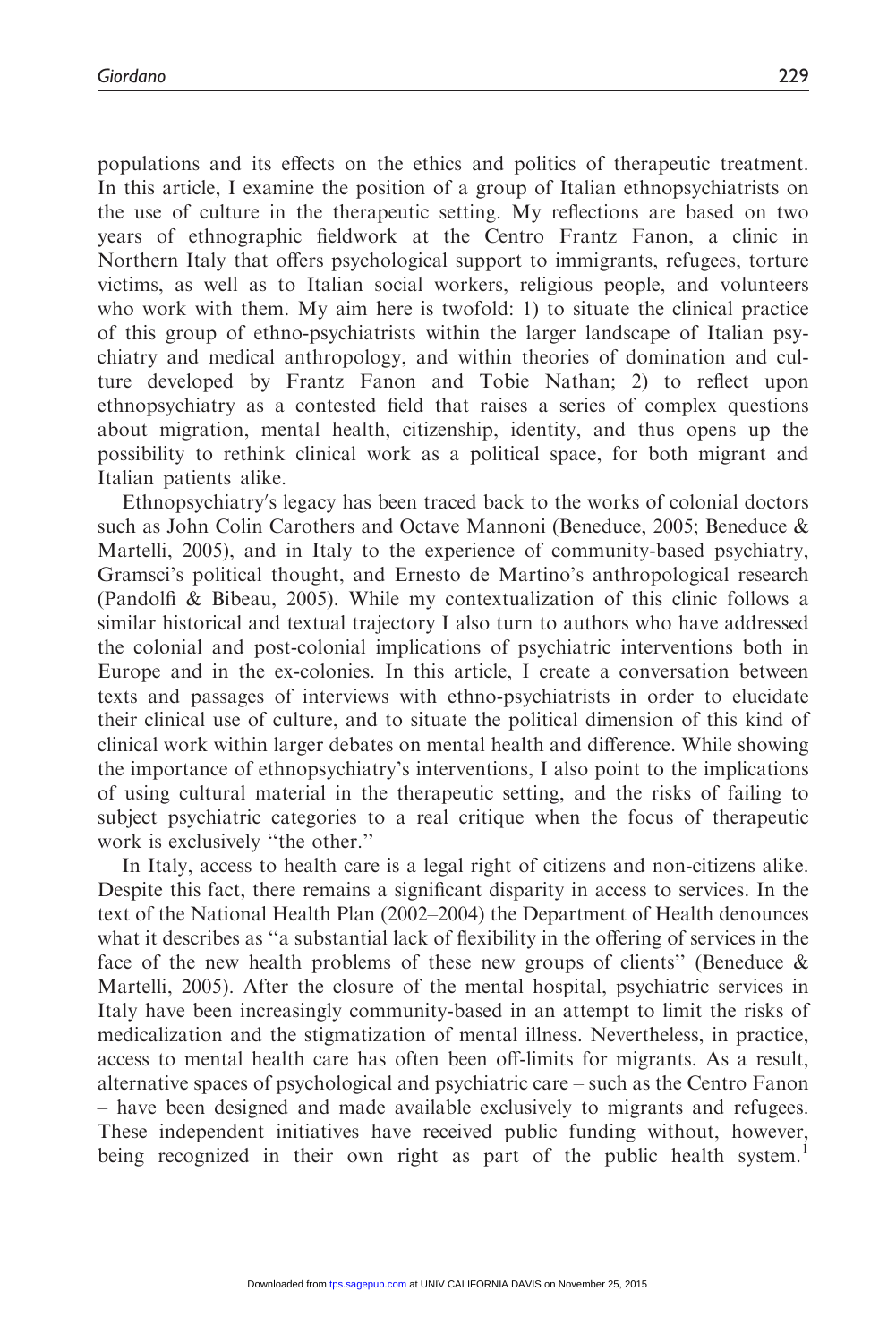They remain marginal to the domain of public policy and stand as a critique of the institutional structure of health care.

Clearly, ethnopsychiatry operates from its inception within the domain of political action. The recent heated debates on ethnopsychiatry in Europe show that speaking about culture in relation to suffering and therapy is a highly controversial topic, which risks generating accusations of racism (Beneduce, 2007; Benslama, 2000; Fassin, 2000; Nathan, 2003). Reasons for this tension and controversy can be found in the history of psychiatry (Beneduce, 2008a), but questions of culture, mental health, and power relationships have re-emerged today despite the fact that ethnopsychiatry and transcultural psychiatry position themselves in opposition to colonial psychiatry.<sup>2</sup>On the one hand, culture is an increasingly politicized domain of public discourse, inasmuch as it is through the language of cultural difference that the relationship between immigrants and receiving countries is articulated; on the other hand, ethnopsychiatry, because it is committed to the treatment of migrants, refugees, and torture victims finds itself within a highly politicized terrain in which questions of citizenship and borders, mental health and rights intersect in complex ways.

The Centro Frantz Fanon was established in 1996 by a group of psychiatrists, psychologists, anthropologists, and cultural mediators as a political response to the multiple forms of discrimination migrants and asylum seekers faced in Italian public institutions. Part of a revival of clinical ethnopsychiatry in other European countries, this center is conceived of as a site in which, through the incorporation of different etiologies of mental suffering and healing approaches, a strong counter-discourse to normative psychiatry is produced. In the context of ethno-psychiatric treatment, the patient's cultural background provides therapists with a framework for a new practice of listening in which the patient's claims to the magic and the supernatural as constitutive orders of subjectivity are taken seriously and often used as therapeutic tools (Beneduce,  $1998$ ).<sup>3</sup> What is at stake here is the question of difference in relationship to healing and suffering, and its potential to critique institutions and colonial experiences.<sup>4</sup>

Tobie Nathan's clinical experience in France has had an important impact on the Italian context.<sup>5</sup> While the Centro Fanon draws from Nathan's goal of re-connecting migrants to their culture of origin as a therapeutic technique, other philosophical traditions – such as phenomenology, existentialism and, in anthropology, the work of Ernesto de Martino – and the experience of psichiatria democratica and the legacy of Franco Basaglia also influence the Centro's clinical approach. The specificity of Italian ethnopsychiatry can only be understood against the backdrop of the debates around the de-institutionalization of the mentally ill and the radical critique of public institutions initiated by Basaglia, and the de-institutionalization movement in the early 1970s (Pandolfi & Bibeau, 2005). Crucial to the Italian context in general is also the work of Antonio Gramsci on the complex relationships between hegemonic and subaltern cultures, and on the role of the intellectual in creating a field of political action that could involve the subalterns in the definition of what counts as politics. Moreover, Frantz Fanon's denunciation of colonial power relations and the violence embedded in institutions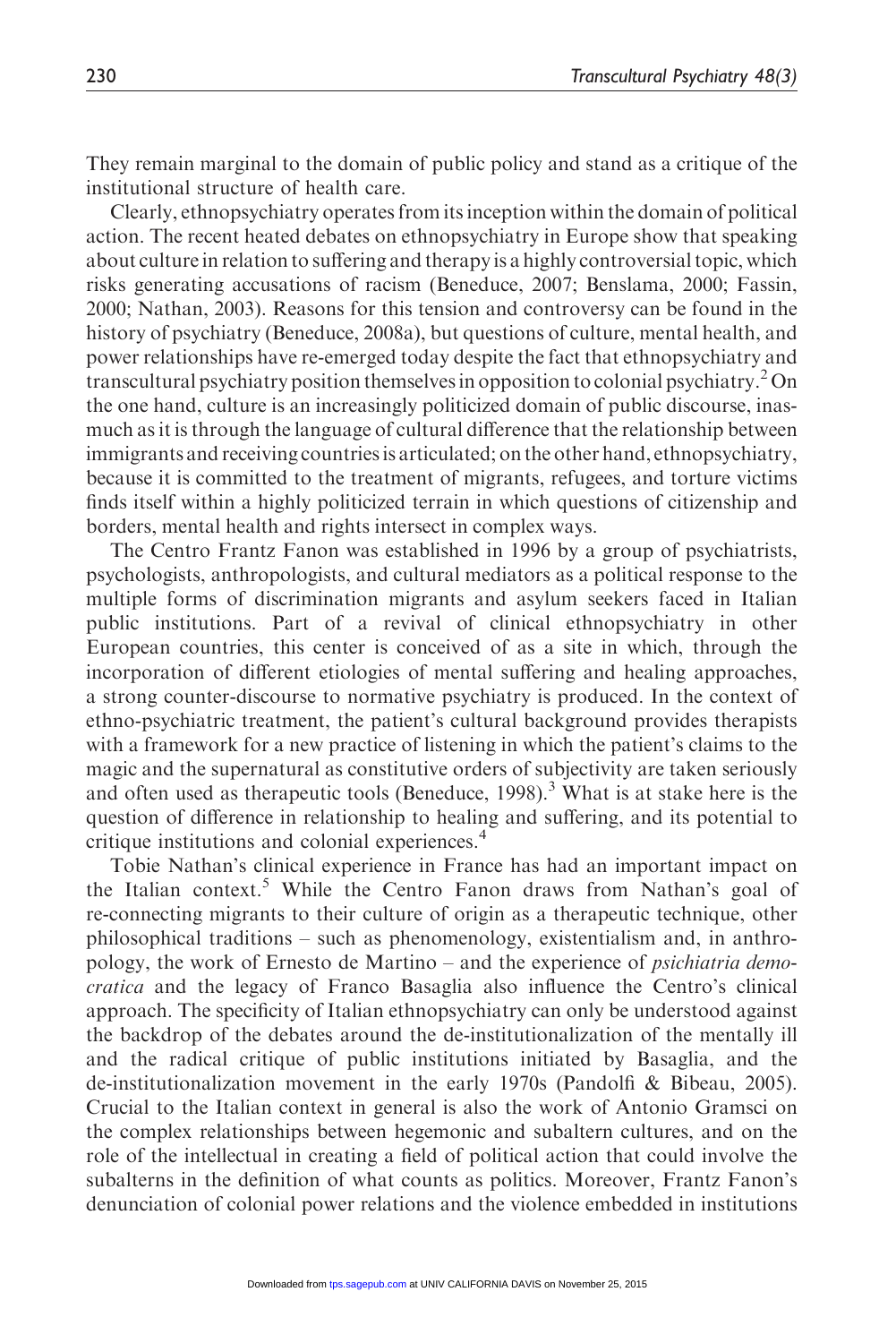represents the theoretical ground on which the group of practitioners and cultural mediators base their reflections on discrimination and race, and devise training for mental health practitioners and social workers who work in public services (Beneduce, 2007). In the clinical practice of ethno-psychiatrists at the Centro Fanon, these legacies intersect in interesting and sometimes contradictory ways.

## The conundrum of contradictions: Basaglia and his psychiatry without manicomio<sup>6</sup>

Interviewer: Doctor Basaglia, to conclude, are you more interested in the patient or in his illness? Basaglia: Definitely in the patient!<sup>7</sup>

The recent revival of ethnopsychiatry in Italy has its roots in a long standing Italian intellectual critique of public institutions. Franco Basaglia embodies this critical tradition of politically engaged mental health reform originating in the 1960s and 1970s. Recognized as the leading figure of the democratic psychiatry movement in Europe, Basaglia (1924–1981) became the director of the Trieste mental asylum in 1971 where, together with a group of colleagues, nurses, and social workers, he started a systematic and consistent critique of mental health institutions and the violence embedded therein.

According to Basaglia, the solution to the closed and violent structure of the mental hospital was to be found not in humanitarian gestures that increased the degree of dependency between reformers and patients, but rather in questioning the power relationships that characterized the practice of institutional psychiatry. Basaglia interpreted mental illness as a socio-political problem and envisioned a public psychiatry able to comprehend suffering and social misery outside of the hospital walls. Influenced by the work of Foucault's and Goffman's work on the asylum (1961), Basaglia offered a complex analysis of the interrelation between mental illness and society's response to the management of suffering. This critique set the foundation for a process of self-reflection on the part of mental health practitioners and led to the abolition of the mental hospital in Italy in 1978.

For Basaglia, the manicomio (asylum) was a microsocial architectural space that reproduced perversions in human relationships and created an illness specific to itself: institutional psychosis or institutionalism (Scheper-Hughes & Lovell, 1987, p. 11). The institution foreclosed any possibility of listening to, and empathizing with the patient's life world:

In order to truly face "illness," we should be able to encounter it *outside* of institutions. By this I mean, not only outside of the psychiatric institution, but *outside* of any other institution whose function is to label, codify and fix those who belong to them into roles. Does there really exist an outside from where to take action before institutions destroy us? Can't we, instead, deduce that what we know of the ''illness''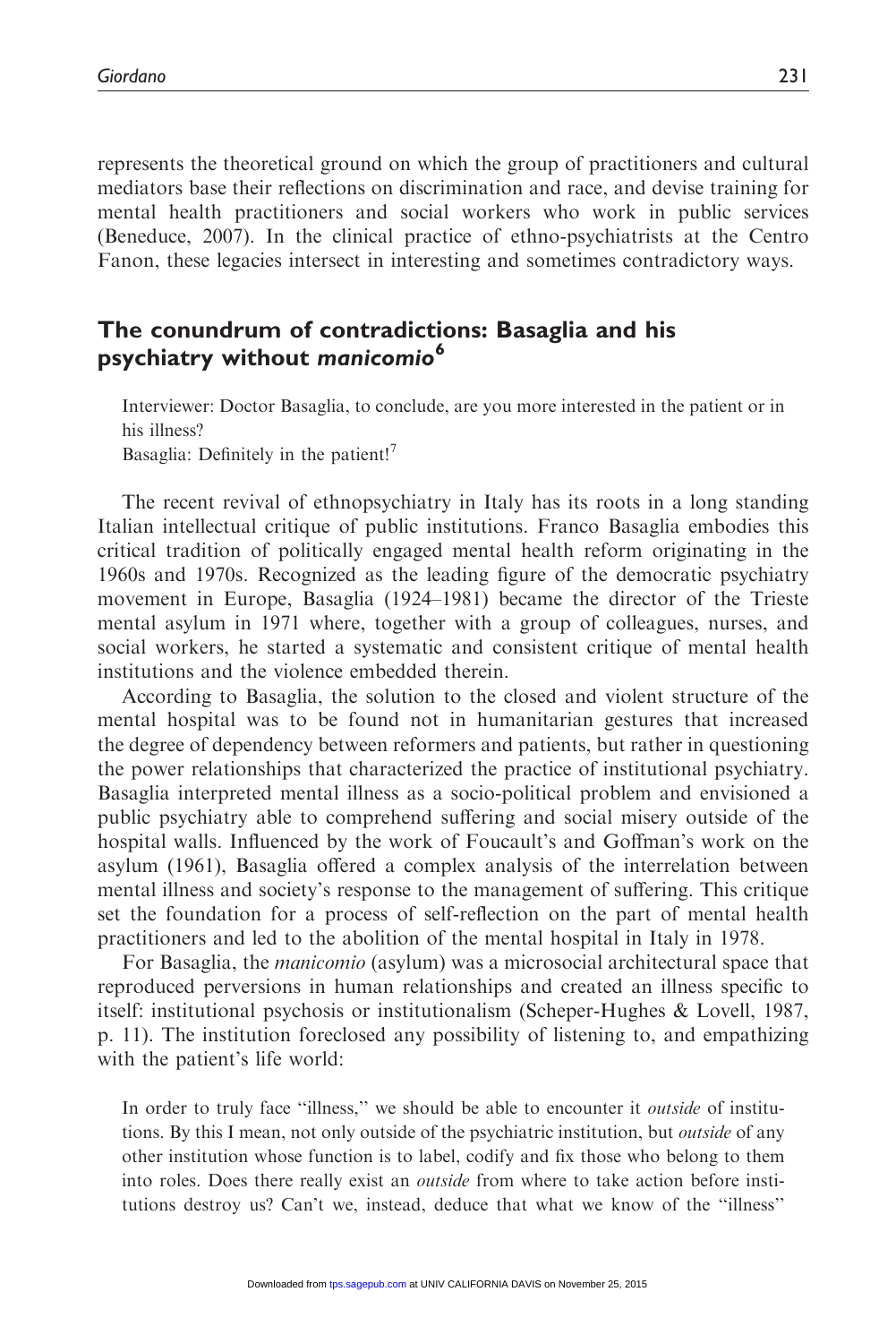appearance is always, anyway, its institutional appearance? (Basaglia, 1968, p. 374, author's translation)

By highlighting the institutional construction of mental illness as a ''disease,'' Basaglia radically questioned psychiatrists' practice and their social role and responsibility vis-a`-vis patients. Influenced by existentialism and the phenomenological approach to mental illness developed by Binswanger and Minkowski, Basaglia's political and ethical efforts were focused on a re-evaluation of the encounter between doctor and patient that the asylum denied and made impossible due to its hierarchical and closed structure. To enter the life-world of the mentally ill, one had to break free from the situation of oppression instituted by the asylum and its apparatus of control. Bracketing illness also meant suspending diagnoses and paying attention instead to the suffering hidden behind them. The diagnostic apparatus kept the psychiatrist from exploring what was behind symptoms and the expressions of suffering. Basaglia wrote: ''[...] we believe that in order to have a relationship with an individual, it is necessary to establish it independently of the label by which the person has been defined'' (1968, p. 31, author's translation).

In my conversations with ethno-psychiatrists at the Centro Fanon, Basaglia's legacy was often evoked as central to the contemporary setting of clinical interventions with migrant patients. Simona Taliani, a psychologist trained in ethnopsychiatry and medical anthropology with experience of field research in Cameroon, once explained to me that by bracketing diagnosis the patient was allowed to be a competent historian of his/her own life and memories. In her words:

We provide a clinical space where we put diagnoses and psychodynamic interpretations aside in order to listen to what the other has to say about his/her malaise. [...] Our methodology is meant to accompany the person in exploring all the etiologies that they have in mind. [...] In this way, we are engaged in a political effort to see the other as a political subject that has something to say about their story and history.<sup>8</sup>

In line with Basaglia's teaching, diagnoses are seen as an expression of the hegemonic power of the institutions which foreclose a real therapeutic encounter.

For Basaglia, the phenomenological approach allowed psychiatrists to expose themselves directly to patients' life-worlds. Empathy with the patient allows for the creation of ''a terrain of encounter, of reciprocity and dialogue from which emotion is not absent, and which allows one to find a path from which to start a therapeutic relationship" (Basaglia, 1981, p. 4, *author's translation*). As Taliani explained to me, ethnopsychiatry positions the patient as a political subject ''not because s/he is a victim of human trafficking or of torture, or an asylum seeker, but because they tell us about their suffering in their own terms, by using their mother tongues and local etiologies.'' This means that in the ethno-psychiatric setting the patient is in a position where power dynamics are for a moment inverted, ''because the most competent one is not the doctor but the patient herself.'' This is a different therapeutic relationship than the one imposed by the institution, and it allows for a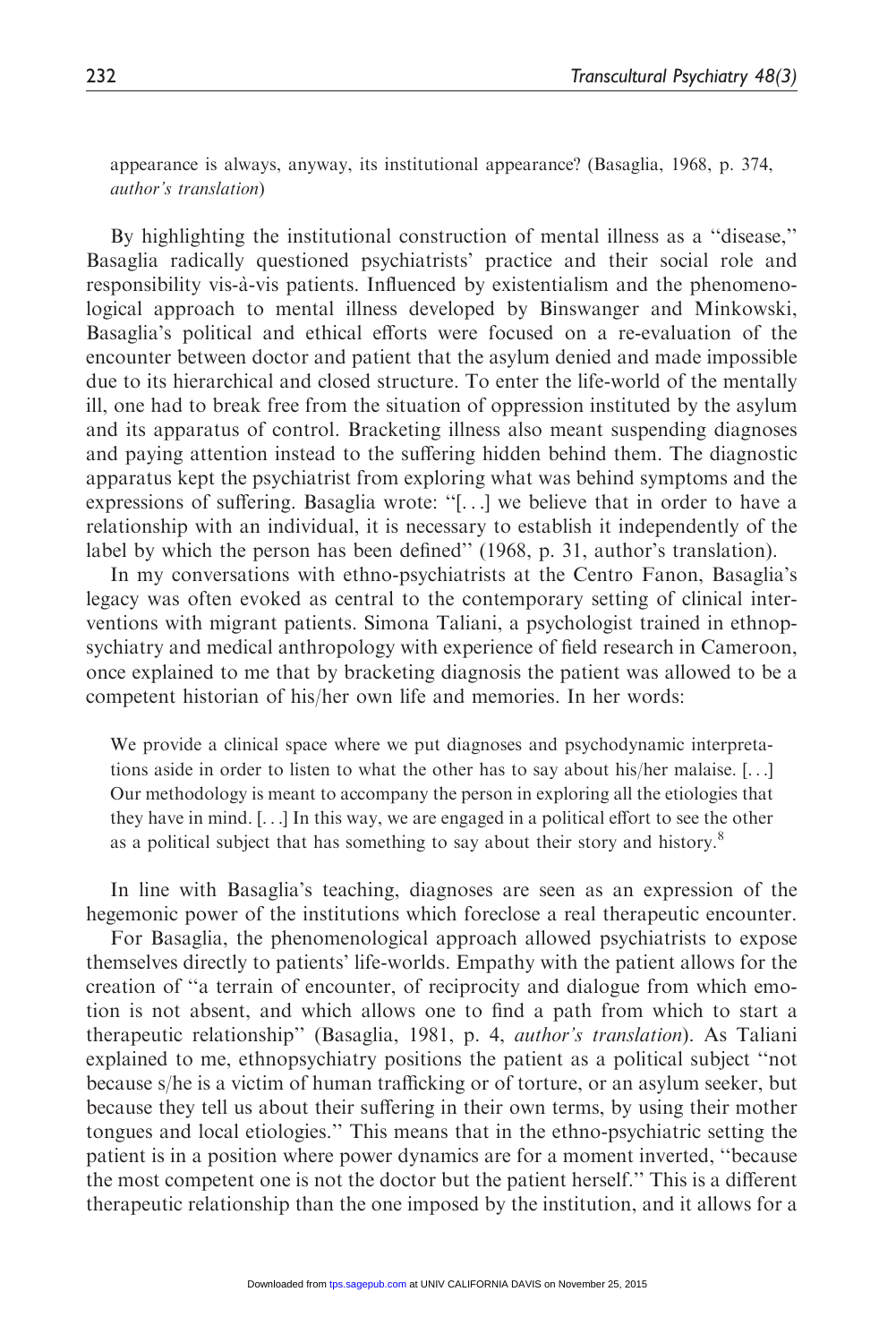different kind of empathy with the patient's symbolic and psychic life. As she put it: ''the use of the mother tongue in therapy sessions is not because we are anthropologically sensitive to the patient's cultural difference, but because the mother tongue is a political instrument to say certain things.'' While the use of patients' mother tongues was originally introduced in psychotherapy to improve the doctorpatient relationship and to bring relevant material from patients' cultural background, it became a way to empower non-western patients in western health care systems (Rechtman, 2006).

When the phenomenological analysis was no longer sufficient to explain the class nature of illness and the larger social and political context that determined its modes of expression, Basaglia turned to Gramsci and other Italian Marxist thinkers who were engaged in finding a new language to address social change. Understanding madness not as a mere social product as a positivist logic would explain it, but rather as a complex nexus of contradictions (institutional, ideological, ethical, medical, political, social) that find their expression in the bodies of patients, questioning the structure of medical knowledge itself, its practices and representations – all these goals allowed Basaglia to bring to the fore the issues relating to psychiatry and its relationship to the law.

The traditional asylums were still governed by the 1904 law which positioned psychiatry within the criminal justice system, assigning it the function of custodia (control, custody) rather than of cura (care). Basaglia was one of the main advocates of the 1978 Law 180 (known as "Legge Basaglia", Basaglia's Law), which ratified the closure of the manicomio, prohibited building new asylums, and promoted the organization of a community-based psychiatry through mental health centers. By involving the community in changing cultural attitudes towards deviance, this law also changed the relationship between psychiatry and the legal system, and ended the exclusive management of mental illness by doctors. It confronted the old contradiction between custodia and cura, between control and treatment, and it redefined the institution as a positive space in which a different kind of encounter could take place.<sup>9</sup>

In my fieldwork at the Centro Fanon, I was interested in the ways in which the political dimension of Italian community psychiatry intersected with the cultural approach of ethnopsychiatry. Roberto Beneduce once explained to me how the Centro came into existence and the motivations, both clinical and political, behind it:

In one way or another there was a desire on our part, not to lose sight of the legacy of Italian community psychiatry. From our point of view, that legacy was not at odds with the opening up of the cultural area, therefore the political and the cultural, going slightly against a tradition that had been very strong in Italy. It wasn't easy to bring together the political and the cultural in the clinical work with immigrant patients because even the most sensitive Italian psychiatry never intentionally developed its medical anthropological intuitions. When Basaglia critiques the mental illness statute, he is doing medical anthropological work avant la lettre, and at the beginning of the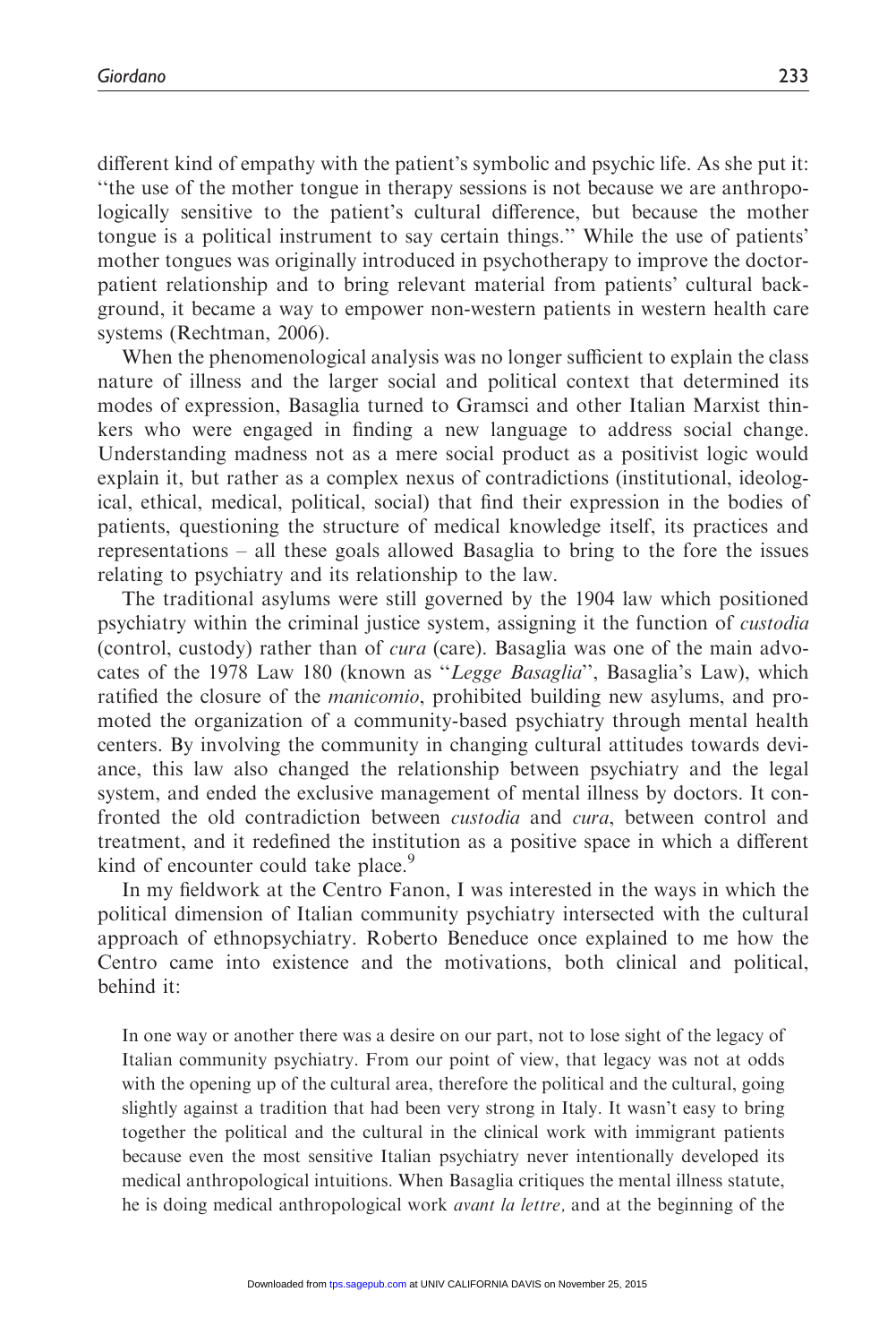1960s when he takes up phenomenology, there is a critique of mental illness that is anthropologically rooted – only that all these things are dispersed and re-channeled into a single critical analysis of institutions. $^{10}$ 

According to Beneduce, directing the critique to institutional settings prevents one from seeing how mental illness is constructed and reproduced not only inside the psychiatric institution, but also in the social imaginary. For Beneduce, focusing on the social dimension of suffering was the ''undelivered promise of the writings of some psychiatrists and psychoanalysts between the 1960s and 1970s.'' An immigrant himself from the south to the north of Italy, Beneduce drew both from his personal and professional experience to translate Basaglia's legacy into a way to work with the immigrant population.

The critique of institutional violence and the relationships of domination within institutions that characterizes Basaglia's (1968) work echoes Fanon's (1963) unveiling of the institutional roots of violence in the colonial context. However, Basaglia contrasted Fanon's work in the psychiatric hospital in Algeria with his own. It was in Algiers that Fanon clarified his position as a politicized psychiatrist by realizing that the doctor-patient relationship is always defined by the system. Since the so called ''therapeutic act'' is an ''act of silent acceptance of the system,'' Fanon saw revolution as the only way to act against the institution. Basaglia wrote:

Fanon was able to choose revolution. We, for objective reasons, are prevented from doing it. In our reality, we still need to continue to experience the contradictions of the system which over-determines us, by managing an institution which we deny, by performing a therapeutic act which we refuse, by preventing that the institution – which as a result of our very action has turned into an institution of subtle and disguised violence – continue to be *only* functional to the system. We attempt to resist the flattery of new scientific ideologies which tend to hide those contradictions which it is our duty to make explicit. We are aware of the absurdity of this wager: we want to keep values alive, while non-rights, inequality, and the quotidian death of man are turned into legislative principles. (1968: 379–380, author's translation, italics in original)

Basaglia's idea was to work from within the conundrum of the system in order to address the contradictions of an institution that he fundamentally rejected. The constant process of undoing psychiatry from within differed from Fanon's engagement in the revolution. Basaglia thought that a revolution from within the institution could discard the very assumptions underlying its existence. He called this project "*l'utopia della realtà*" (the utopia of reality). For Fanon, on the other hand, revolution required the radical rupture and negation of the mental institution by stepping outside of it, which he did by resigning from his position as a clinical psychiatrist in the hospital in Algiers.

Italian ethnopsychiatry and the debates that animate it issue precisely from the political engagements initiated by Basaglia and the movement of psichiatria democratica. The vigilant critique of state institutions, coupled with the urge to reform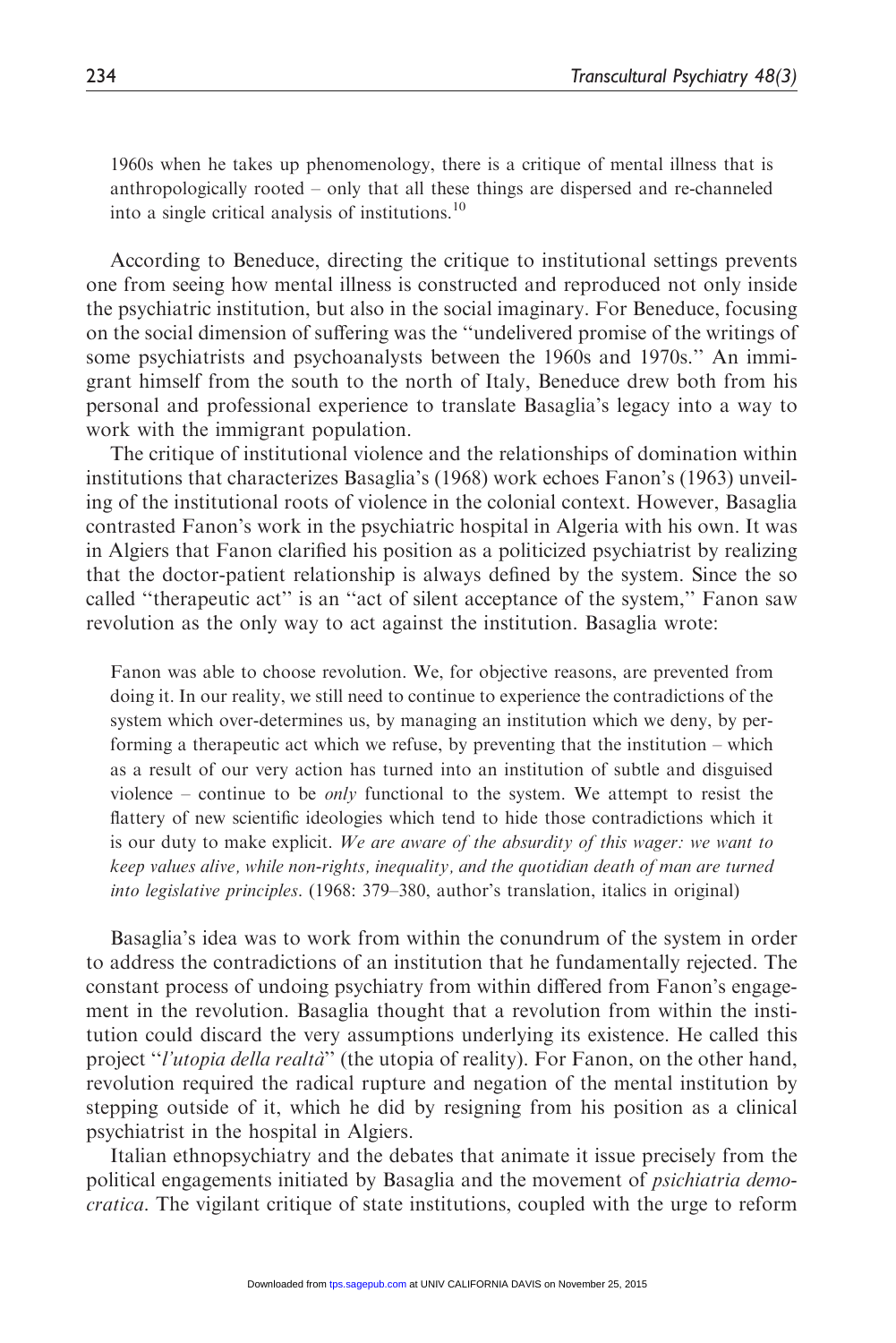public services in the domain of public health, still characterize Italian ethnopsychiatry. While this more politicized approach to illness and healing was at first oriented towards the economically and politically marginalized, since the early 1980s, ethnopsychiatry has increasingly addressed marginalization and domination through a specific focus on migrant communities. It argues that health care for migrants is a political issue rather than a strictly medical one. Basaglia's legacy provides a backdrop for the work of contemporary mental health practitioners committed to providing psychological support to migrants, and it shapes the political debates arising from the epistemological uncertainty that mainstream psychiatry is forced to confront in the treatment of migrants.

When Foucault (1994) wrote about the great reforms of psychiatric power and thought over the last century, he argued that they placed the power relations embedded in psychiatry at the center of the field and fundamentally questioned them. Great reforms are attempts to displace power, to unmask it, and nullify or eliminate it. As Foucault observed: ''The whole of modern psychiatry is fundamentally pervaded by anti-psychiatry, if one understands by this everything that calls back into question the role of the psychiatrist formerly charged with producing the truth of illness in the hospital space'' (1994, p. 45). Several antipsychiatries have traversed the history of modern psychiatry and contemporary Italian ethnopsychiatry operates within the field of Basaglia's version of antipsychiatry.<sup>11</sup>

# Ernesto de Martino: The End of the World and the question of cultural apocalypse

Another central thinker in the genealogy of Italian ethnopsychiatry, who contributed to the questioning of western diagnostic categories and apparatuses, is Ernesto de Martino (Bartocci & Prince, 1998; Beneduce & Martelli, 2005). Trained as a religious historian, and renowned as a philosopher and ethnographer, de Martino engaged in a serious re-evaluation of the intersections of history, religion, psychoanalysis, psychiatry, anthropology, and political theory. De Martino's reflections were influenced by phenomenology, Marxism (through the work of Antonio Gramsci), and Benedetto Croce's historicism. His work, in the 1940s, anticipated many of the epistemological concerns that lie at the heart of current ethnopsychiatry, including questions of mental health, diagnostic categories, and the conundrum of difference.

Above all, de Martino pointed out the importance of a political engagement on the part of the ethnographer in regard to his/her object of inquiry. Although his initial interest was in colonial societies, he later shifted his ethnographic focus to the marginalized of his own society. His fieldwork in rural southern Italy continued a tradition of anthropology ''at home'' pursued by Italian researchers (Seppilli, 2001). According to de Martino, certain magic-religious rituals and therapeutic techniques in western societies were deeply linked to both hegemonic and subaltern logics of power and domination between different socio-economic classes. The ethnographer had the responsibility of illustrating these logics in all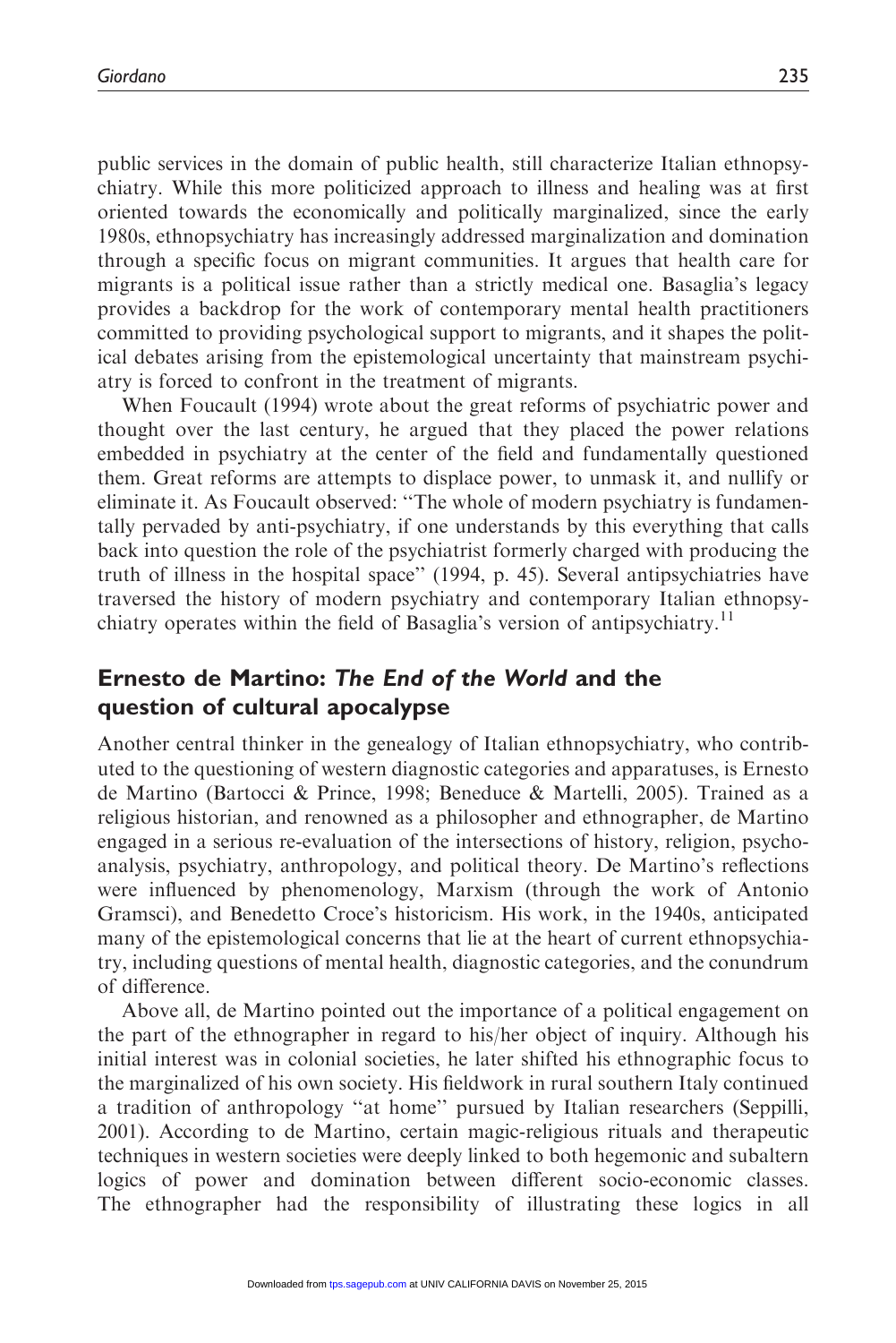their complexity. De Martino focused on the study of rituals of possession and on their meanings for the individual and for his/her relationships with society.

His first book, Naturalismo e storicismo nell'etnologia (Naturalism and Historicism in Ethnology) begins with a reflection on the crisis of western civilization and a call for a critical analysis of the history of the West as a fundamental goal of ethnographic work. His philosophy was later referred to as ''etnocentrismo critico'' (critical ethnocentrism). De Martino argues that our study of the 'other' necessarily entails a critical analysis of our own analytical categories. In La fine del mondo (The End of the World), an unfinished manuscript published posthumously in 1977, de Martino returns to this idea of the un-doing of western categories of analysis through the encounter with the 'other'. When we consider our categories of observation, he writes, we encounter a paradox: by employing them in the study of the 'other' we will only see projections of ourselves in the alien; on the other hand, by not using them, nothing can be observed. To resolve this paradox, the western ethnographer must be aware of the historical context that produced his categories of analysis in as much as they are not pertinent to other cultures. Through this *epoché*, we question western categories of observation and contribute to anthropological knowledge. (1977, p. 410).

When ethnopsychiatrists at the Centro Fanon refer to de Martino's contribution to their practice, they acknowledge the importance of inhabiting this *epoché* which allows for the possibility of listening – within the space of the clinic – to the different etiologies that patients resort to. The experience of migration often creates a limbo in which several explanations of symptoms are possible and appropriate. For instance, in the case of a Nigerian woman who was referred to the Centro by the public department of mental health where she had been diagnosed with schizophrenia, the ethnopsychiatric group suspended that diagnosis and asked the patient in what terms her symptoms would be described in Nigeria, by her family, others in her village, and by her healer. Other etiologies used to understand her experience, including the language of possession and witchcraft, of devotion to Mami Wata, and different forms of ties associated to voodoo rituals, were discussed in the therapeutic process.

As Piero Coppo (2005) has pointed out, ethnopsychiatry is first of all a method that allows for different etiologies to be evoked and used in the clinical encounter. Ethnopsychiatry then is not a subfield of psychiatry but a way of reconceiving the clinical response to the patient. The encounter with alterity – be it ethnographic or psychopathological – asks for a radical revision of the disciplines that history has produced. Ethnopsychiatry looks at psychiatry as a historical product, a culturally shaped *savoir-faire* among others (Coppo, 2005). This kind of revision resonates with de Martino's invitation to critique Western consciousness.

Throughout his work, de Martino was concerned with what he terms the "crisi della presenza'' (crisis of presence) of modern civilization which involves the place of the individual within society. The ''crisis of presence'' refers to the existential anxiety that one might be effaced by situations that challenge the individual's ability to handle external and internal realities. Influenced by Heidegger, Sartre,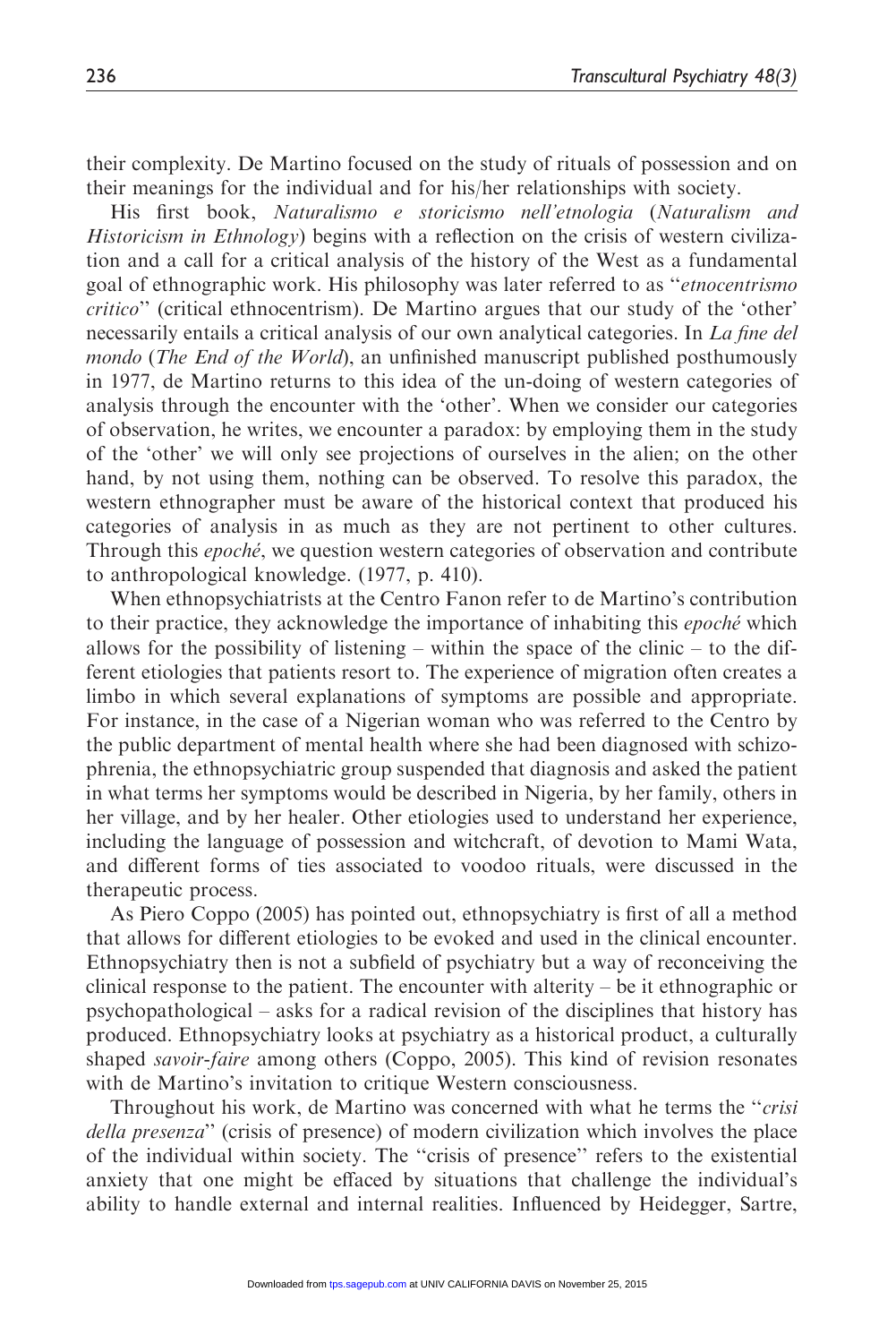and Hegel's master-slave dialectic, de Martino developed his own understanding of what it means to be in the world (Saunders, 1993). In *Il mondo magico (The Magic*) World) (1948), de Martino first introduced the "crisis of presence" through a discussion of the Malaysian context. He described the experience of latah, the dissociative state in which a person becomes vulnerable to external influences, imitating and echoing others, and generally losing the boundaries of his/her own personality and sense of self (see Simons, 1996; Wazir, 1990, Winzeler, 1995). In this crisis, ''the distinction between presence [as consciousness] and the world that makes itself present crumbles'' (de Martino, 1948/2000, p. 93). He refers to the subject's risk of no longer being in the world, of ''not being-there'' (''il rischio di non esser-ci'').

Although de Martino seems to be interested in the ''crisis of presence'' more from existential and historical perspectives than from a strictly psychoanalytical one, in an article entitled ''Crisi della presenza e reintegrazione religiosa'' (Crisis of presence and religious reintegration) published in the philosophical review Aut Aut in 1956, he establishes a parallel between certain instances of loss of presence and mental illness. The person suffering from a mental illness may lose his/her ability to engage dialectically with the world and to relate to the object as outside one's self. The subject loses his/her ability to relate to the world symbolically and instead identifies with it. At the core of this crisis is the anxiety that ''underlines the threat of losing the distinction between subject and object, between thoughts and action, between representation and judgment, between vitality and morality: it is the cry of one who is wobbling on the edge of the abyss'' (de Martino, 1956, p. 25).

De Martino assigns the function of resolving the crisis of presence to religious rituals which re-establish the ties between the individual and the social, and reanchor the subject within the symbolic order through what he calls a ''cultural redemption" (il riscatto culturale). Religious and magical rituals help people overcome the sense of loss and alienation experienced within the crisis of presence by providing the subject with a structure that allows the re-establishment of boundaries between him/herself and the world. Traditional and religious therapies aim at reintegrating the individual into the community. Idiosyncrasies are translated into the mythical narrative and in the structure offered by rituals (Beneduce & Martelli, 2005, p. 376). In this sense, de Martino's reflections are a prelude to contemporary ethnopsychiatric practice which figures religious rituals and the vocabulary of magic as therapeutic. Encouraging patients to perform rituals that are meaningful to them, as well as referring to the language of witchcraft and possession are among the therapeutic modalities that ethnopsychiatrists apply in their clinical work. These experiences are often described by clinicians at the Centro through the category of ''culture'' and are represented as therapeutic tools. As discussed in more depth later in this article, allowing for alternative modalities of healing and suffering within the ethnopsychiatric setting can have an ambivalent outcome: while creating an alternative space to public healthcare institutions, it also risks reifying magic-religious practices by confining them to the domain of ''culture'' as a static field which can be turned into another diagnostic category. While knowledge of cultural difference is important for clinicians, it is also crucial to let the individual's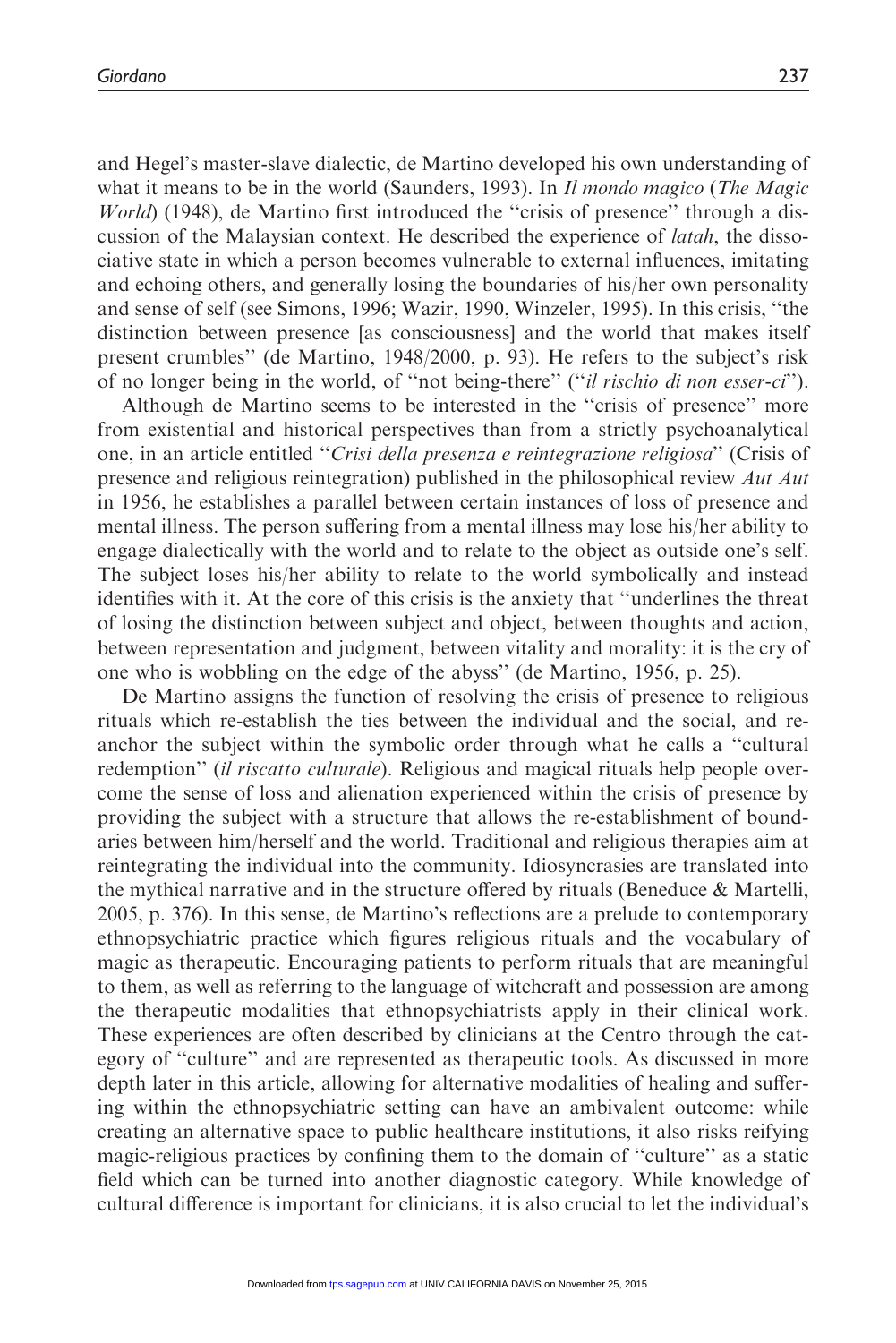psyche find its own paths within and outside of the constraints imposed by culture (Rechtman, 2000).

De Martino was in conversation with several Italian psychiatrists and psychoanalysts on the question of the crisis of presence and its pertinence to psychopathology and clinical work, including Giovanni Jervis (1994), Bruno Callieri (2001), and Michele Risso. Risso, who is considered one of the pioneers of Italian ethnopsychiatry for his clinical work in Switzerland with immigrants from Southern Italy, was profoundly influenced by the work of de Martino on magic, evil eye, and bewitchment. Risso contributed in fundamental ways to the psychopathology of migration and to contemporary ethnopsychiatry's attempt to situate symptoms within a larger historical, cultural, and political context (Risso  $\&$  Böker, 1992).

In de Martino's work, the crisis of presence figures not only as an existential category which produces anthropological understanding, but it also addresses the broader question of the historicity of man. The crisis is linked to the question of ''cultural apocalypses'' (apocalissi culturali) which de Martino develops in La fine del mondo. Here de Martino reflects upon the uncertain boundaries between the pathological (and individual) and cultural dimensions, between the psychological register and the historical-anthropological temporality of being. Pandolfi and Bibeau (2005) argue that de Martino's project is the first attempt in anthropological theory to reflect on these issues from multiple angles: on the one hand, he considers the macro-dimension of cultural apocalypses and, on the other hand, he is attentive to the micro-dimensions of the catastrophic event, or the risk of self loss and of pathology. An exterior catastrophic event can put the sense of self in danger but this crisis can also be translated into a return to the world in ways that were previously unimaginable. Nonetheless, subjectivity is inherently at risk of losing itself. It is precisely this dimension of risk, both ontological and historical, that for de Martino constitutes subjectivity.

In La fine del mondo, de Martino sketches the first critical analysis of psychological and psychiatric categories, thus anticipating recent medical-anthropological critiques of diagnostic criteria and their application within the context of Italian ethnopsychiatry. He points out that cultural psychiatry can illuminate the links between psychological disorders and the failure of culture's task of holding the individual and assigning meaning to events. According to de Martino, a transcultural approach to psychiatry serves a double purpose. Not only does it allow for a study of the socio-cultural dimensions of mental disorders and the recognition of the effectiveness of traditional, culture-sensitive therapies, but it also has important epistemological implications inasmuch as it contributes to critical approaches to the diagnostic categories of psychiatry as a whole. When ethno-psychiatrists at the Centro Fanon describe their process of assessing the patient's psychological condition, they refer to their ''prudent use of psychiatric diagnoses,'' as one ethnopsychiatrist put it. The aim is to let psychiatric diagnoses be undone and questioned by the patient's own metaphors, interpretations, and worldview (Kirmayer, 1999). In this way, multiple models are at play and provide different angles on symptoms and experiences, without reproducing or getting caught within a hegemonic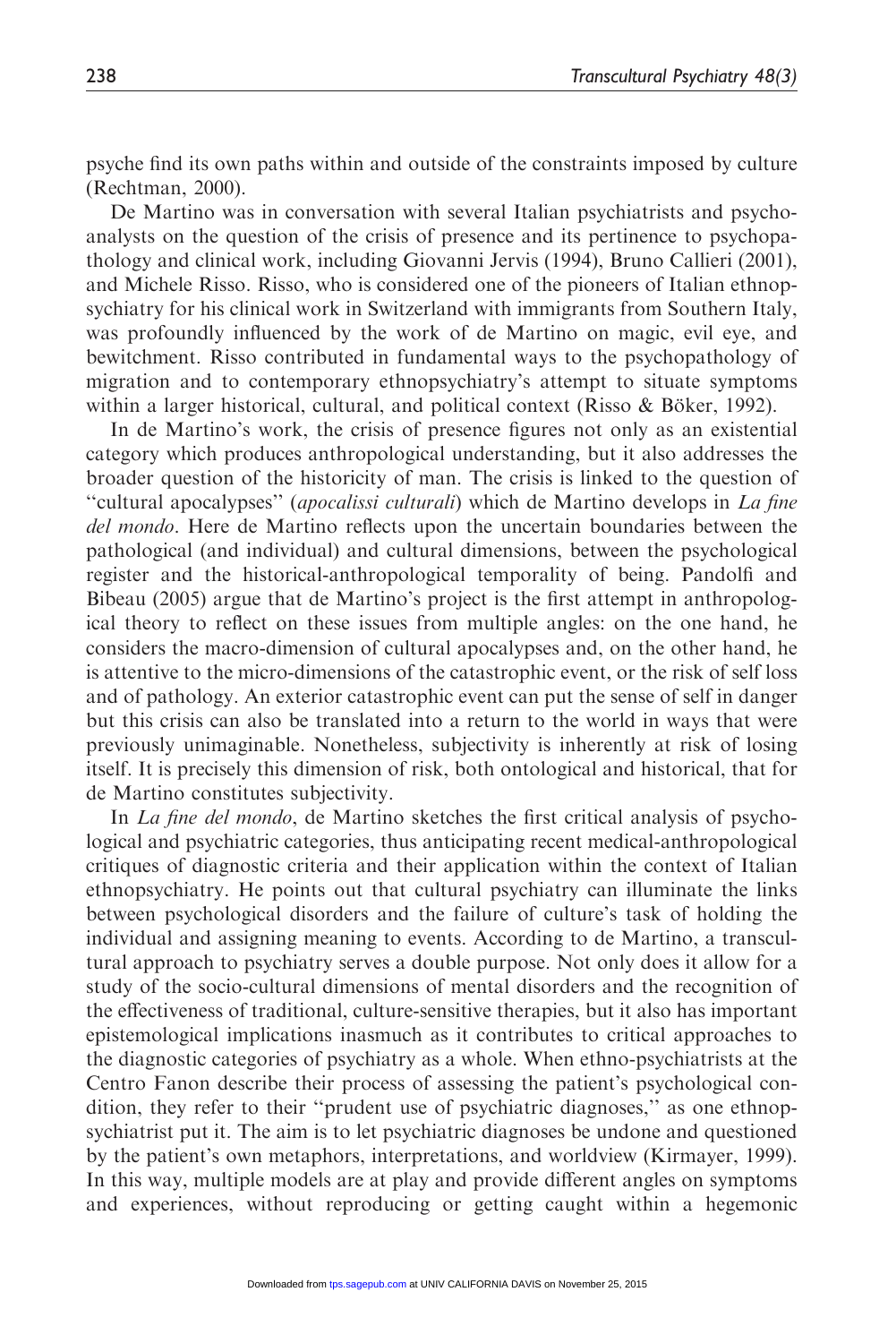discourse on mental health. Practitioners at the Centro view diagnosis as an exploratory process to learn the patient's interpretations rather than to label symptoms (Giordano, 2008).

# Colonial psychiatry, postcolonial disorders, and contemporary ethnopsychiatry

Categories of psychiatry and medicine have a history of their own which shows that they played a decisive role in the confrontation between dominant and dominated cultures, even when they aimed at fostering cultural sensitivity. In the name of respect and sensitivity for difference, old power dynamics can re-emerge under different disguise. For example, the ethnopsychiatrists I interviewed are aware of the striking continuities between the viewpoints and diagnostic categories of psychiatry in the colonies and of contemporary health practitioners working in the public system with migrant patients in Italy. The debates that most animate ethnopsychiatry today remain inextricable from colonial and post-colonial situations where relationships of power between colonizers and colonized have produced certain interpretations of mental illness and cultural difference.

During colonial and decolonization times, psychiatry and psychology contributed to the processes of culturalizing racial representations and essentializing cultural difference. These processes still constitute a risk for ethno-psychiatric practice today. Several studies of indigenous populations conducted by psychologists and psychiatrists from the 1940s to the 1960s marked the birth of ethnopsychiatry and gave it a specific ideological tone. In the early 1950s, John Carothers' analysis of the Mau Mau anti-colonial movement in Kenya as a violent behavior whose matrices were cultural was one example of psychiatry's collaboration with the colonial power structure in order to understand indigenous mentalities and behaviors to better govern them (Carothers, 1953). Carothers (1954) interpreted the Mau Mau's deviance and opposition to colonial governance as ''traditional,'' as an expression of local ''customs,'' or, in other instances, as a psychological reaction to the conflicts produced by the encounter with European powers and their ways of being ''modern.'' In this way, the political dimension of these acts of resistance, and the historical subjectivity of the people involved in such movements, were completely leveled to the order of cultural difference or psychopathology. The construction of a racial and cultural stereotype of the African served to legitimize and justify colonial power, as well as to reduce local movements of resistance to psychopathology (Collignon, 1997; McCulloch, 1995; Vaughan, 1991). In the colonial context, psychiatry doubled its function of control by reducing historical dynamics, political revolts, and conscious acts of resistance to the existing colonial power to ''symptoms'' of various nature: a complex mix of dependency on the colonizer, conflicts deriving from the exposure to the colonizer's culture, and the speed of the transformation of traditional models into European ways of being ''modern.''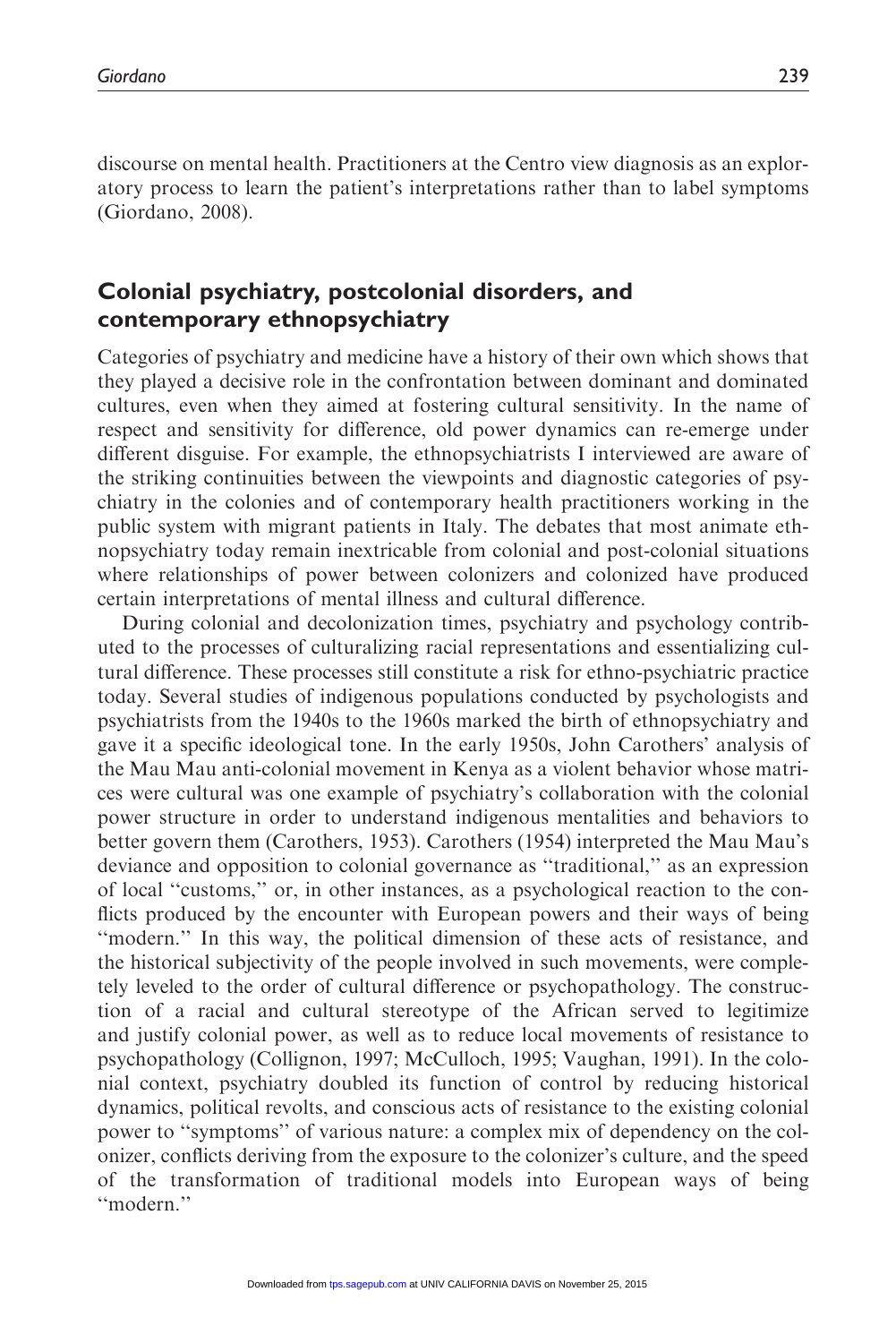Other examples of studies conducted on the mental health of the colonized populations had very different political implications from Carothers' work on Kenya. During the decolonization movements some psychiatrists and psychologists defended the colonized. Octave Mannoni in Madagascar and Frantz Fanon in Algeria, for example, were actively engaged in a radical critique of colonial power and the relationships of domination and racism established by it. Although sympathetic with the Malagasy rebellion against the colonizers, Mannoni interpreted the suffering and rage that followed the imposition of forced labor and the Malagasy revolt in psychopathological terms as ''the congruence of two personality crises'' (Bloch in Mannoni, 1950/1990, p. xi). He identified the dialectic between the ''inferiority complex'' of the colonizer and the ''dependency complex'' of the colonized as the underlying dynamic that defined their relationship. According to this dialectical relation, Europeans projected their fears onto the local populations while the Malagasy, in turn, projected onto the whites a dependency which mirrored their relationship to their ancestors and the hierarchical religious structure according to which the dead represented a moral authority (Cole, 2001; Roudinesco, 2005). While the Malagasy saw in the ''colonial fathers'' the equivalent of their ancestors who protected and dominated them, the colonizers interpreted this form of dependency as the expression of the black's inferiority and subordination to their rule. According to Mannoni, the colonizer translated the Malagasy sense of dependency into an inferiority complex in order to legitimize the relationship of domination and abuse of the colonial power.

Recent ethnographic reflections on colonialism have shown how colonial encounters were characterized by a tragic comedy of errors and misunderstandings in which each group's uncertainty about the other confirmed pre-existing anxiety and stereotypes (Beneduce, 2008b; Mbembe, 1997; Obeyesekere, 2005; Peel, 2003). The nature of the misunderstanding at the root of Mannoni's interpretation brings us back to a crucial question in ethnopsychiatry: how is culture used and manipulated to make sense of difference, even in situations in which this very appeal to culture conceals rather than explains the dynamics of power and domination at the heart of conflicts? Maurice Bloch, writing on Mannoni's work, argued that the reason for this misunderstanding was Mannoni's arrogance:

It is not the racist arrogance of the white man [...]. It is the arrogance of the psychoanalyst or anthropologist, who unthinkingly comes to indulge in the different but no less objectionable claim to superiority that his professional knowledge apparently gives him. [...] Ultimately, Mannoni disguises his ignorance of Malagasy motives only by substituting other motives deduced from theories originating in the highly specific intellectual tradition of his own culture. (1950/1990, pp. xviii–xix)

This is precisely the critique that, a few years after the publication of Prospero and Caliban, Frantz Fanon developed in Black Skin, White Masks in order to respond to Mannoni's interpretation of the colonial encounter. Fanon argued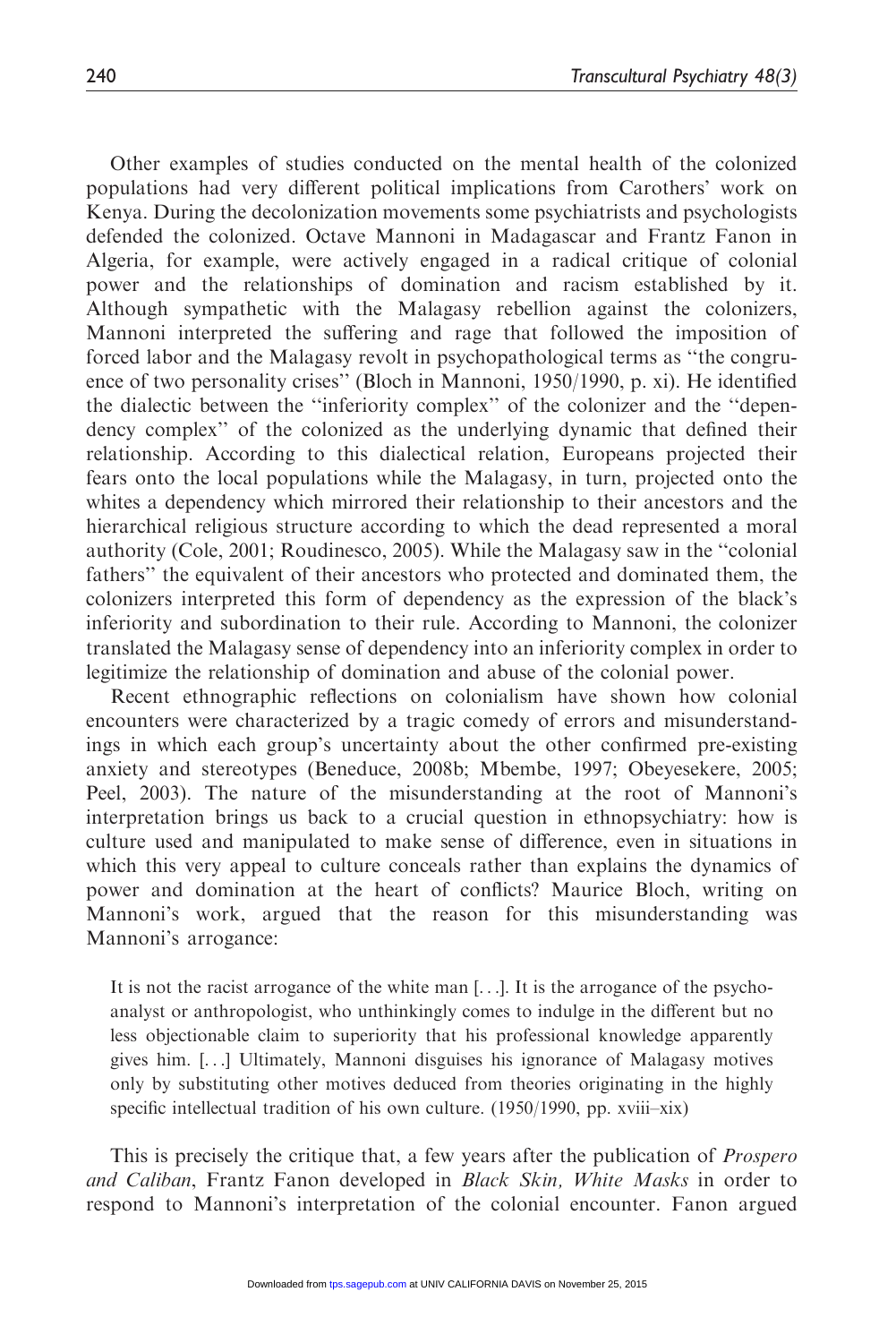that Mannoni psychologized the colonial situation and reduced the conflicts between the colonizer and the colonized to a sophisticated dynamic which kept the colonized in a position of dependency. While Fanon recognized the honesty of Mannoni's study of ''the extreme ambivalence inherent in the colonial situation,'' he also denounced the tendency, characteristic of psychological research in general to lose sight of the real (Fanon, 1952/1967, p. 83). Fanon subscribed to that part of Mannoni's analysis which broached the problem of colonialism not only as the ''interrelations of objective historical conditions,'' but also as the ''human attitudes towards these conditions.''

Fanon contested the assumption that the origin of certain complexes – such as the inferiority complex of the Malagasy – was latent in the colonized from childhood and that the encounter with the white man only allowed it to manifest itself. He argued that this attempt to make the inferiority complex something that antedated colonization echoed psychiatry's mechanism of explanation according to which "There are latent forms of psychosis that become overt as the result of a traumatic experience'' (1952/1967, p. 85). Instead, Fanon looked at the colonial situation both as the emergence of a particular encounter between ''the white'' and ''the negro'' that ''only a psychological analysis [could] place and define'' (p. 85), and, most importantly, as the expression of racism which needed to be confronted from a militant position of denunciation rather than from a purely intellectual analytical position. Fanon wrote from the position of an engaged anti-colonialism which he expressed in his writings and practice as a psychiatrist. He argued that the colonial encounter needed to be analyzed not only from its pathological roots, but also for its political, economic, and cultural implications. This more nuanced approach was lacking in Mannoni's work.

The problem that emerges from these debates is that colonial psychology and psychiatry seemed to erase the political meaning of behaviors, struggles, movements of resistance, and rituals. Cultural difference was invoked in place of the political. In this context, the meanings of culture, along with its contradictions, paradoxes, and dynamics are often distorted. This same problem applies to certain versions of ethnopsychiatry today. The risk of using culture as a way to flatten the political dimension of suffering has its roots in the colonial context. Nevertheless, the colonial context also gave rise to the work of militant doctors like Frantz Fanon, who attempted to show the interconnections of the political and cultural implications of suffering and domination. The Centro Fanon's clinical work is inscribed in this line of therapeutic and political intervention.

## Culture as therapeutic trigger or impossible home: Fanon and Nathan in conversation

In *Black Skin White Masks*, Fanon denounces the trauma induced by the gaze of the white man on the black man. Colonization creates a form of alienation which is experienced by the black man as an interior disintegration. The gaze of the white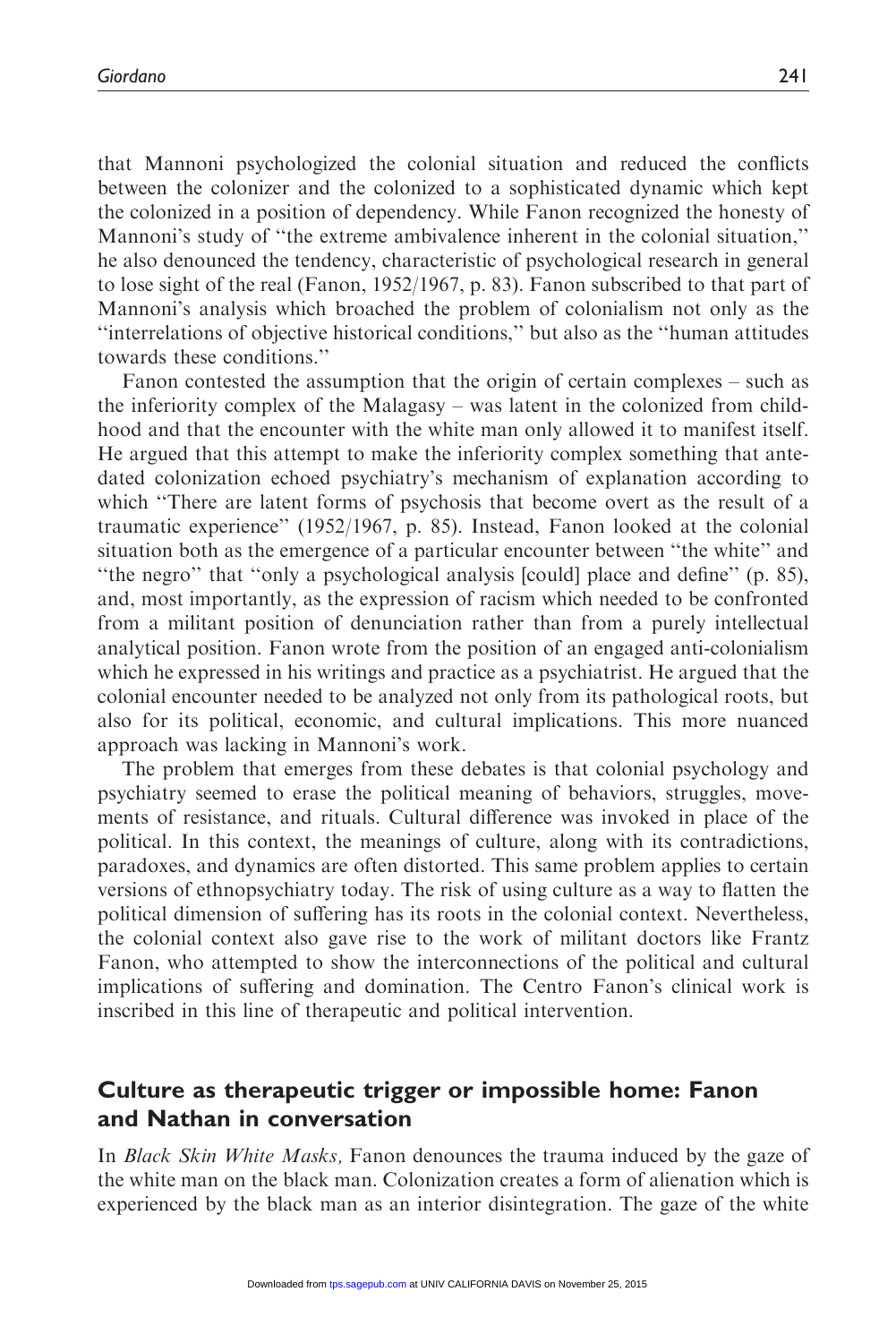person turns the body of the black person into a speechless body, powerless in its silence: "I am being dissected under white eyes, the only real eyes. I am *fixed*" (Fanon, 1952/1967, p. 116). Overnight, Fanon writes, the Negro's customs and the sources on which they are based were wiped out ''because they were in conflict with a civilization that he did not know and that imposed itself on him'' (p. 110). In *Toward the African Revolution*, Fanon explains that the consequences of this dialectic are the sense of guilt and inferiority experienced by the black man. In order to avoid feeling guilty and inferior, the oppressed gets caught in two possible patterns: he either proclaims his unconditional adoption of the new cultural models, or he irreversibly condemns his own culture.

Colonization produced a fracture in identity, something Fanon conceived as irreversible. This fracture echoes de Martino's ''cultural apocalypses'' and the experience of the ''crisis of presence.'' Colonization, as a disruptive event, brought about the ''liquidation'' of the natives' systems of reference, cultural patterns, and ties to the past. This process – which with de Martino we can interpret as a radical loss of oneself and of one's presence to the world – causes alienation in the colonized who are reduced to the ''inferior race'' that denies itself by absorbing the convictions, doctrines, and attitudes of the ''superior race'' (Fanon, 1964/1967, p. 38). In the colonizer's language, this alienation appears under the name of assimilation. In the dialectic of non-recognition which is inscribed in the colonial encounter, the black self is a construction of the white man and he is fixed in the image of himself that the white mirrors back to him. This process of mystification intrinsic to the colonial situation, produces simulacra of the past, of the disappeared culture of the colonized, which becomes inaccessible precisely because it is reduced to a lifeless copy of itself.

Not with impunity, however, does one undergo domination. The culture of the enslaved people is sclerosed, dying. No life any longer circulates in it. Or more precisely, the only existing life is dissimulated. The population that normally assumes here and there a few fragments of life, which continues to attach dynamic meanings to institutions, is an anonymous population. (Fanon, 1964/1967, p. 42)

What does it mean, for Fanon, to get disentangled from the web of alienation produced by the white man's gaze in the black's image of himself? According to Fanon, disalienation or emancipation from the perverse relationship established by colonialism cannot happen through a return to origins because the culture that once existed has been transformed by the presence of the colonizers. There is no culture, custom, or tradition to go back to because they have been obliterated by the white man. To become emancipated by the colonial situation one has to take responsibility for this fracture and start anew, free from the web of images and copies of one's self projected by the other, to create something different. ''I am not a prisoner of history. I should not seek there for the meaning of my destiny. I should constantly remind myself that the real leap consists in introducing invention into existence'' (Fanon, 1952/1967, p. 229).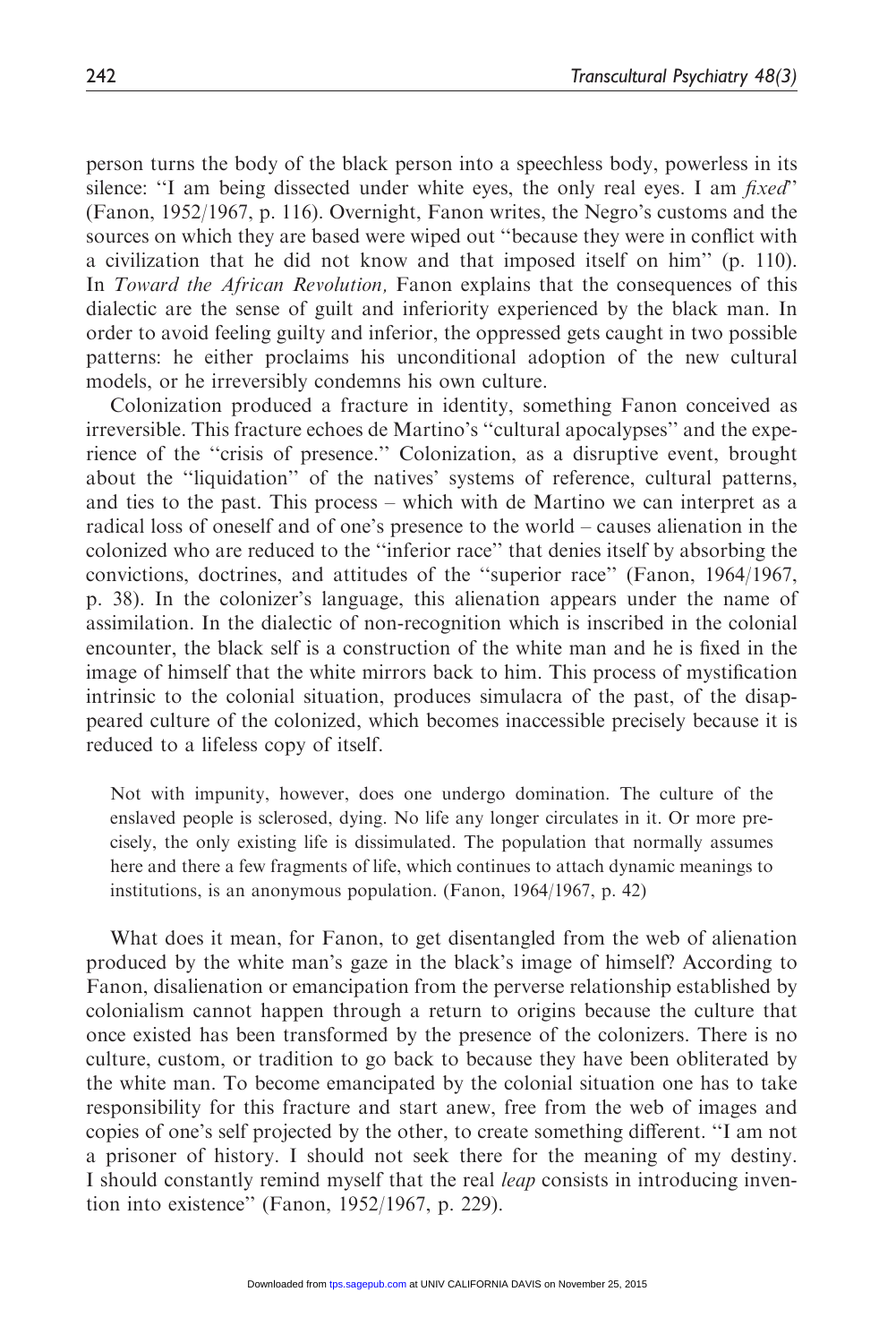Fanon interprets all ties to the past or attempts to recuperate a relationship to the origins as still other moments of alienation which repeat the process of becoming stranger to one's self. Emancipation takes place by cutting ties with the past, with a culture that has been contaminated by the encounter with the colonizer. Freedom is attained by rejecting the system of domination and it implies another rupture, almost a second act of self-effacement and self-destruction. The search for emancipation in the past is a ''retroactive operation'' which encases man in a dead culture, in ''the culture put into capsules'' (Fanon, 1964/1967, p. 42). This process is not a creative act of re-appropriating one's own origins, but a further act of selfdestruction because that culture has been destroyed and erased by the domination of the white man. Going back to it is to revisit the event of alienation and to re-inhabit it with no possibility of revitalizing the original situation. In order for the revolution to happen, African people must not be guided by the past, but by the present and the future.<sup>12</sup>

When I asked Roberto Beneduce why he named the ethnopsychiatric center after Fanon, he explained that the similarities between the increased numbers of documented and undocumented migrants in Italy in the early 1990s and the colonial situation described by Fanon was so striking that his name imposed itself on a clinic whose goal was to bring together political engagement and clinical intervention for post-colonial populations facing different forms of institutional racism.

The figure of Fanon seemed central to me, not as a metaphor or as a rhetorical image, but because he had succeeded in bringing together the contributions of psychoanalysts with the historic problems of language [...]. That is, the psychoanalytic subject in its relationship to history, and therefore the limits of a traditional approach with the battles of history and with the problems brought about by the relationships of force between colonized nations and colonizing nations. (Interview conducted in Turin, March 21, 2003)

Fanon's work had a great appeal to the group of ethno-psychiatrists and cultural mediators led by Beneduce in the late 1990s for several reasons. First, Fanon's reflection on the colonial situation allowed them to frame the issues related to the mental health of migrants within the question of the post-colonial and psychiatry's colonial legacy. Moreover, Fanon provided a method to think about the relationships between psychoanalysis, history and subjectivity, and to address simultaneously the socio-historic and psychic dimensions of experience as contingencies that have an impact on people's being in the world.

Along with Fanon's work, Tobie Nathan's clinical work with migrants in the outskirts of Paris and his writings on therapy are also central to the work of practitioners at the Centro Fanon. At the Centre George Devereux, Nathan and his team designed a form of therapy for migrants and their families which took into account their own systems of classification and expression of mental illness. Nathan was influenced by Devereux's approach to the relationship between culture and psychiatry according to which ''bare facts'' always belong to at least two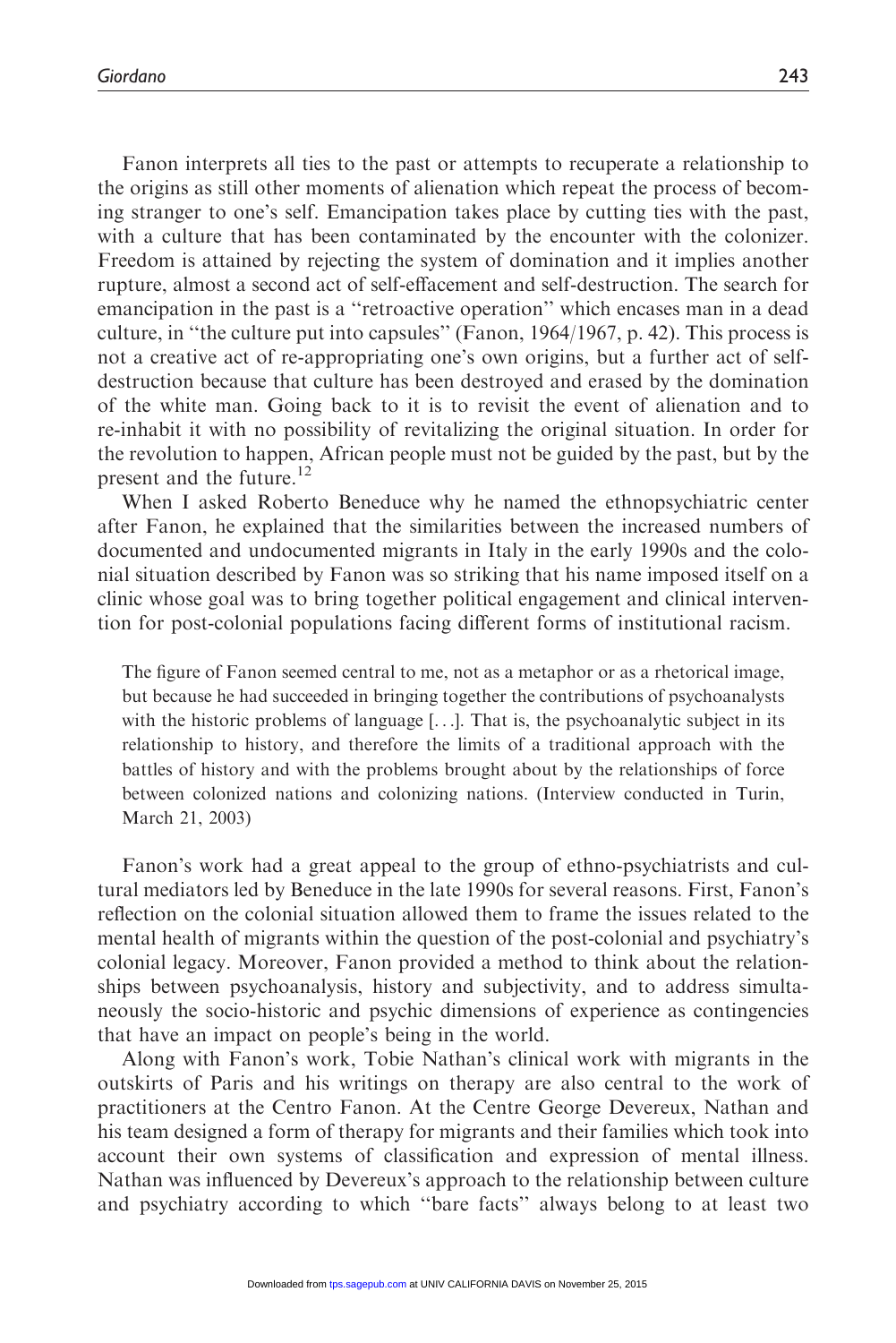different discourses that complement each other but can never be held simultaneously (Devereux, 1978). Ethnopsychiatry positions itself at the intersections of psyche and culture and explores the frontiers between the two without trying to explain one level of discourse in terms of the other. Ellen Corin has pointed out that for Devereux and Nathan, ''culture and psyche are doublets or homological structures containing the same basic elements governed by analogous mechanisms'' (Corin, 1997, p. 347).

Clinical work with migrants raises the problem of what therapeutic techniques and theories are appropriate to apply. Since patients and therapists do not typically share the same therapeutic and epistemological frame, it becomes crucial to find a ''space of mediation'' in which to negotiate a common therapeutic frame. Nathan introduced the idea of organizing therapeutic groups composed by multiple professionals: western mental health practitioners trained in psychoanalysis, practitioners from other parts of the world who speak the patients' language and are familiar with healing practices of their countries of origins, and cultural mediators (Nathan, 2003, p. 68). The composition of the therapeutic group is aimed at facilitating the move from one etiological theory to another without interrupting the flow of speech within the therapeutic setting. The idea underlying this therapeutic strategy is that how patients position themselves vis-à-vis cultural material, how they manipulate and re-interpret it, has diagnostic and prognostic implications. Moreover, acknowledging the legitimacy and epistemological accuracy of other cultural interpretations (other than the ones articulated in western conceptions of mental health) has proved to ease the patient's speech, and to unlock associative chains that contextualize symptoms within a personal and collective history (Corin, 1997). This approach prevents the patient from getting caught in one hegemonic discourse on suffering, provided by western psychiatry.

In this therapeutic setting, western mental health practitioners, practitioners from the patient's country of origin, and cultural mediators collaborate in the definition of the diagnosis. The presence of a mental health practitioner from the patient's country aims at recreating a familiar cultural environment to facilitate the expression of the symptoms, and allows use of the patient's mother tongue. Other ways of knowing and treating mental disorders among migrants are incorporated into the ethnopsychiatry session. Magico-religious practices such as prayers, healing through protective amulets, exorcism, and chanting of devotional songs are an integral part of the treatment.

One of the central themes in Nathan's work is the metaphor of culture as the womb. The womb contains and protects, but it eventually expels and forces us into a relationship with alterity, with the world other than the mother. In this sense, the womb is a space which articulates ambivalences having to do with confronting alterity, the other from the mother. For Corin, the metaphor of the womb allows us to think that ''[...] just as the psyche is protected by a 'membrane' regulating exchanges with the environment, identity is enveloped by a second structuring membrane framed by culture from the outside'' (p. 350). Displacement and migration can create a rupture in this ''membrane'' which facilitates the assignment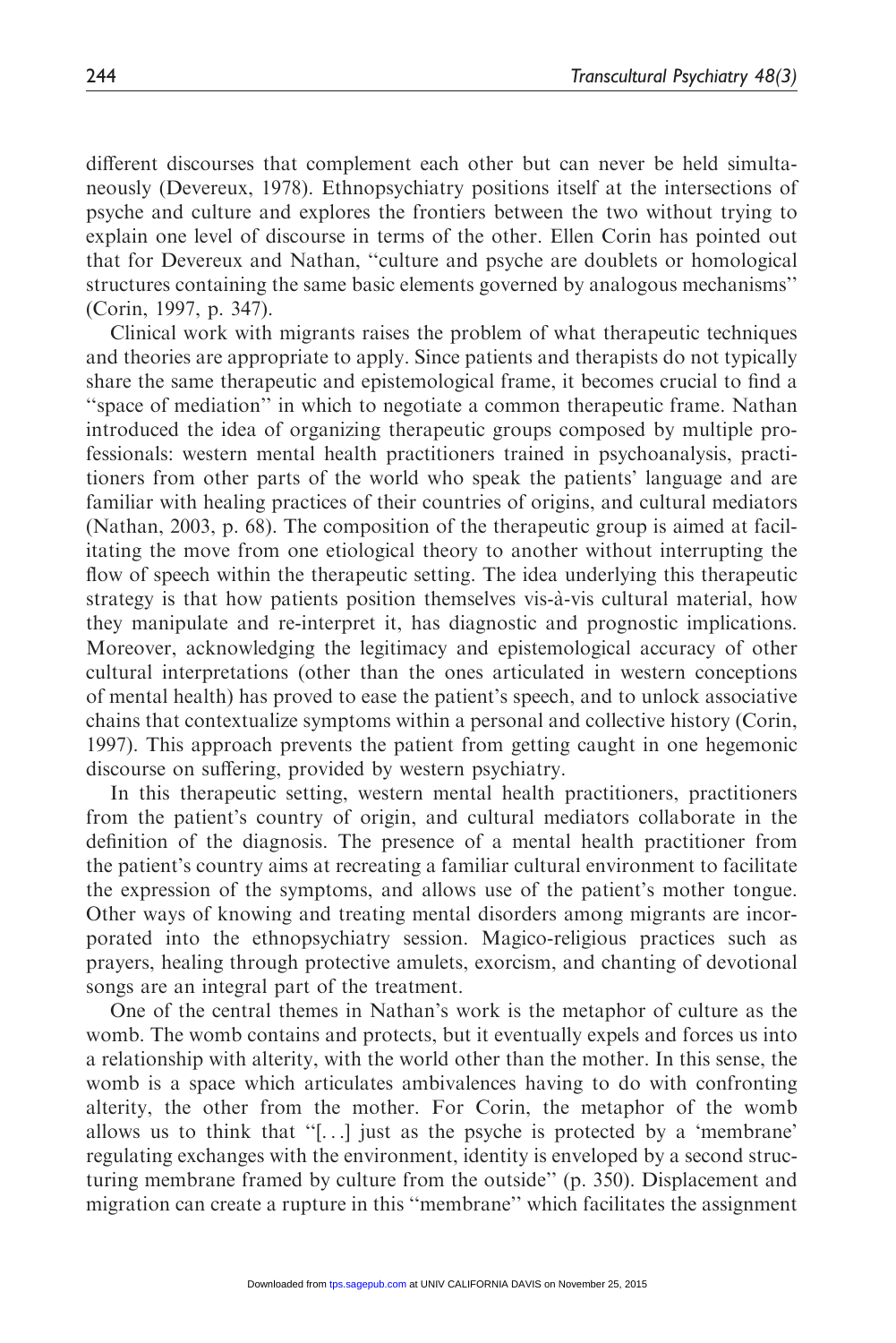of meaning to different experiences. In Nathan's work, the purpose of therapy is to reconstitute this structure by re-anchoring the patient within his cultural background.

In his later work, Nathan has continued to think about the containing and structuring functions of culture and how it can be applied as a therapeutic lever, but he departs from the metaphor of the womb and turns to that of traumatism as the frame through which symptoms are interpreted and treated. His approach to clinical work is generally more oriented toward the effectiveness of certain healing praxis than toward interpretation. The performance of rituals, the fabrication of objects and amulets, the recitation of sacred texts are more central than the interpretative process of unveiling meaning starting from the patient's words, silences, dreams, and *actes manqués*. The attempt to re-anchor the patient in his/her own cultural universe serves the purpose of re-inscribing symptoms within a frame that assigns them meaning and of reorienting the patient within what ethnopsychiatry figures as ''tradition.'' ''Symptoms are like text without context,'' Corin wrote, and therapy attempts to reconstruct the context within which symptoms appear coherent (p. 352). In Nathan's work, this context is often referred to as the patient's ''culture.'' Culture thus becomes a therapeutic tool for therapists. Reinserting the person into a cultural frame through eliciting traditional etiologies is thus the goal of therapy.

Nathan's conception of ''culture'' as a frame that can give coherence to experience differs considerably from Fanon's view that any attempt to return to an original culture is destined to reproduce alienation. I asked the ethnopsychiatrists at the Centro Fanon how much Nathan's model influenced their clinical practice and how they reconciled the divergent approaches to ''culture'' of Nathan and Fanon in the therapeutic encounter with migrant patients. In Beneduce's words:

Nathan's model influenced the birth of the Centro Fanon and my approach towards my patients a great deal, because the meaning of therapeutic trigger by way of cultural materials seemed extremely rich to me. When I say ''therapeutic trigger of cultural material'' – an expression from Devereux – I am referring to the waterfall of psychic and relational events that I saw emerging in the moment in which, with my patients I could evoke situations, say in Africa, which I had been able to personally explore in my work there. And they were events that multiplied every time I would evoke metaphors, places that they knew, that they had heard of, political figures from their national histories, references to people that were familiar to them. There was a kind of radical shift in the therapeutic scene.

While Nathan's psychoanalytic background strongly informs his approach to the ethnopsychiatric setting, he also believes that psychoanalysis is a hegemonic discourse not always apt to understand the complexities of patients' cultural backgrounds. In his book *Médecins et sorciers* (1996), he contrasts psychoanalysis with traditional healers' thinking which he considers to be more open to difference and able to re-orient the patient within a signifying frame.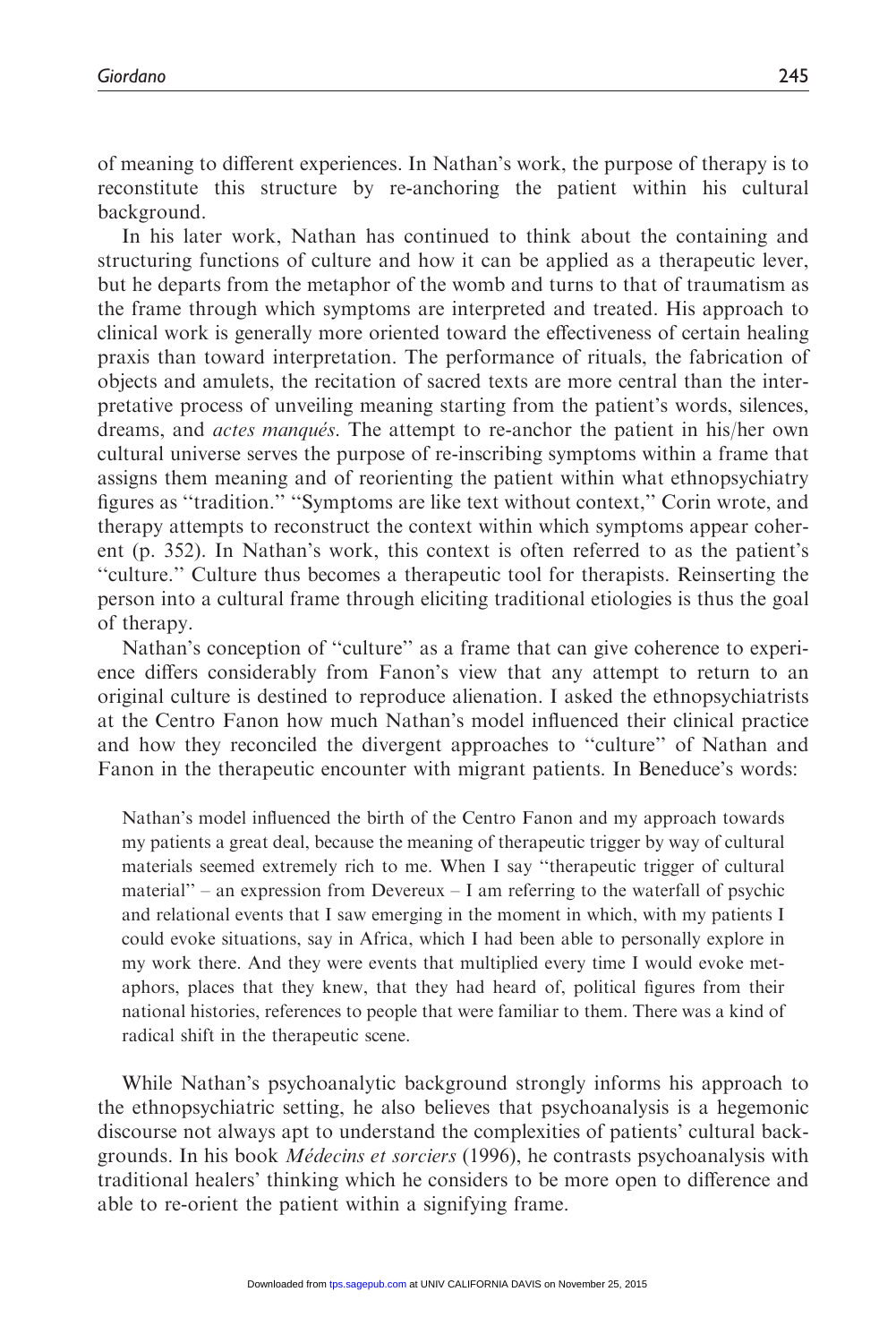Overall, Nathan is interested in the effectiveness of what takes place in therapy, in the processes of influence and suggestion which get activated within the therapeutic setting. In *L'influence qui guérit*, he argues that "the psychoanalytic apparatus, by its very organization, triggers processes governed by analogy,'' even when the participants are not aware of it (Nathan, 1994, p. 120). The material setting itself – the objects used, the words pronounced, the rituals performed, the languages used – can produce more transformations in the patient than psychoanalytic theories of the unconscious and transference. The power of performativity inherent in rituals and words is at the core of the healing process. For Nathan, healing takes place when the therapist is able to inhabit different systems of thought and draw from different traditions of healing, and the patient is re-inscribed within his own belief system.

The paradox of Nathan's project lies in several aspects of his work. While on the one hand he describes the ethnopsychiatric setting as a ''space of mediation'' which allows migrant patients to negotiate their multiple belongings to different cultures and to re-articulate their relationship vis-a`-vis ''home,'' on the other hand, he also engages in a project of re-anchoring patients within their past cultural traditions, regardless of the experiences of migration and rupture with that specific past. Therefore the ethnopsychiatric setting seems to mirror the polysemic and fragmentary nature of migrants' experiences and reference points; in this sense Nathan assumes a dynamic concept of culture as a domain in constant transformation. Nonetheless, the therapeutic strategy of referring patients back to their ''culture'' implies a static idea of culture as a homogeneous placeholder of meanings, behaviors, beliefs, and conceptions of health and illness. This second aspect of Nathan's conceptualization of culture is at odds with current anthropological debates and critique of the concept of culture. Anthropology's conception of the dynamic dimension of culture according to which conservation and creativity, continuity and rupture coexist tends to be overshadowed by Nathan's clinical application of this concept. A more dynamic approach to culture allows for new notions of the individual to emerge, one who is both embedded in tradition while at the same time rupturing and transforming it. The experience of displacement often intensifies the tensions between continuity and transformation, and exposes individuals to an often challenging negotiation between what is perceived as ''tradition'' and what is encountered as ''new.''

One of the ethnopsychiatrists at the Fanon Center explained to me that in her clinical work the concept of ''culture'' was something extremely complex to utilize and that the difficulty lay in the impossibility of analyzing the clinical encounter according to a perspective that was simultaneously anthropological and clinical. She believed that when therapists used culture as a clinical tool, they got caught in a series of complex processes of reification, manipulation, and re-articulation of the concept. She explained to me that in some consultations it is necessary to essentialize the idea of culture in order to bring the patient back to certain stereotypes and homogenizing ideas of culture in order to create – or re-create – a structure within which one can find points of reference. Nonetheless, she added that in other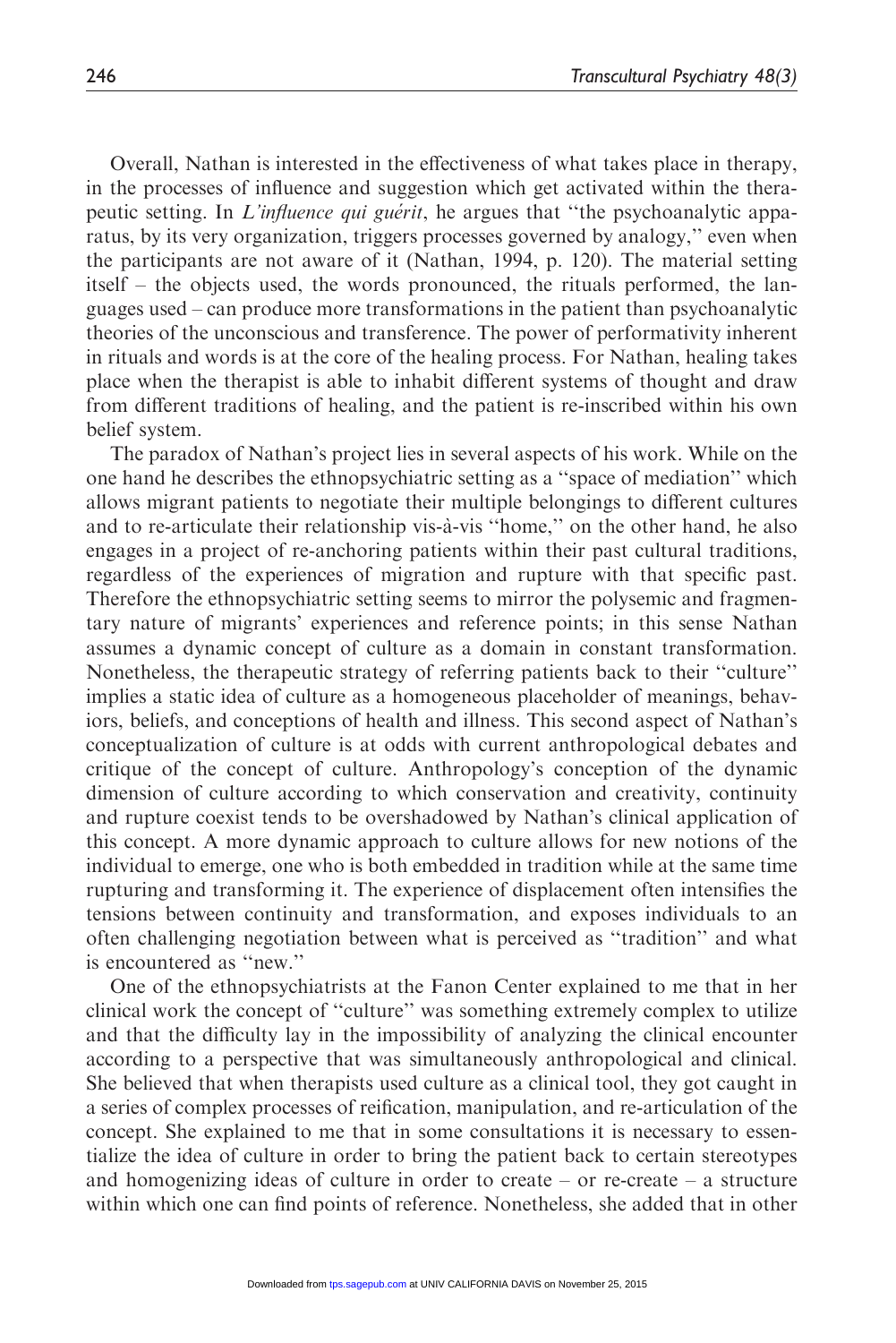cases it is crucial to deconstruct the very idea of culture and free patients from culturally shaped forms of identification. Since ethnopsychiatrists at the Centro Fanon are also trained as anthropologists, they are faced with the dilemma of how to reconcile or keep separate the anthropological critique of culture and its clinical application. Do these orders of reflection belong to radically different ontologies, or can they inform each other? In the ethnopsychiatrist's words, such friction cannot find an ultimate resolution, and functions as a reminder for practitioners to the necessity of going back and forth, from the anthropological to the clinical and vice versa. In the clinic there can be moments when essentializing takes place and it may be soon after followed by a moment of deconstruction. These are different phases of ethnopsychiatric work all aimed at helping the patient create his/her own position within cultural representations and identifications.

The risk of Nathan's model is that, by focusing on cultural otherness and on the importance of traditional etiologies, the socio-economic causes and consequences of migration are neglected. While his approach includes a critique of the public health system, which refuses the foreigner access, and an attack on psychiatric knowledge which is unable to account for cultural difference, it inevitably risks naturalizing and reifying cultural otherness. Fassin (2000) has strongly criticized French ethnopsychiatry as a legacy of colonial psychiatry which still fosters the creation of ghettos in line with the republican idea of citizenship. He sees the practice of Nathan's ethnopsychiatry as a way to create a model of government which mirrors the colonial endeavor to control and marginalize the colonized in name of scientific knowledge and clinical intervention (Fassin, 2000, p. 238). I believe that ethnopsychiatry as practiced at the Centro Fanon opens up spaces of therapeutic intervention that are more complex than what Fassin portrays in the French context. It is not about creating ghettos, even though this may be one possible drift of ethnopsychiatry. In my ethnography, practitioners seemed to explicitly distance themselves from the lack of awareness of the political and social dimensions of migration that constitutes Fassin's main critique of Nathan's work. Beneduce once explained to me that in his clinical work it was crucial to foreground the suffering of the migrant as a political experience embedded in colonial and post-colonial experiences:

It is the patients, in a way, who ask me not to forget the fact that they don't have a passport, a job, or that they feel looked upon with disdain by the authorities, or by the social workers, or by the population, that they weren't able to feel comfortable when they were in France or in England because they remembered what their grandparents had told them about the colonial experience. That history and their current precarious position represent variables which are just as important as the cultural ones on which Nathan had constructed his fascinating work.

Working from within the tensions and contradictions of Fanon's reflections on culture and Nathan's use of the same concept creates a space for thinking critically about relationships of domination and their consequences for mental health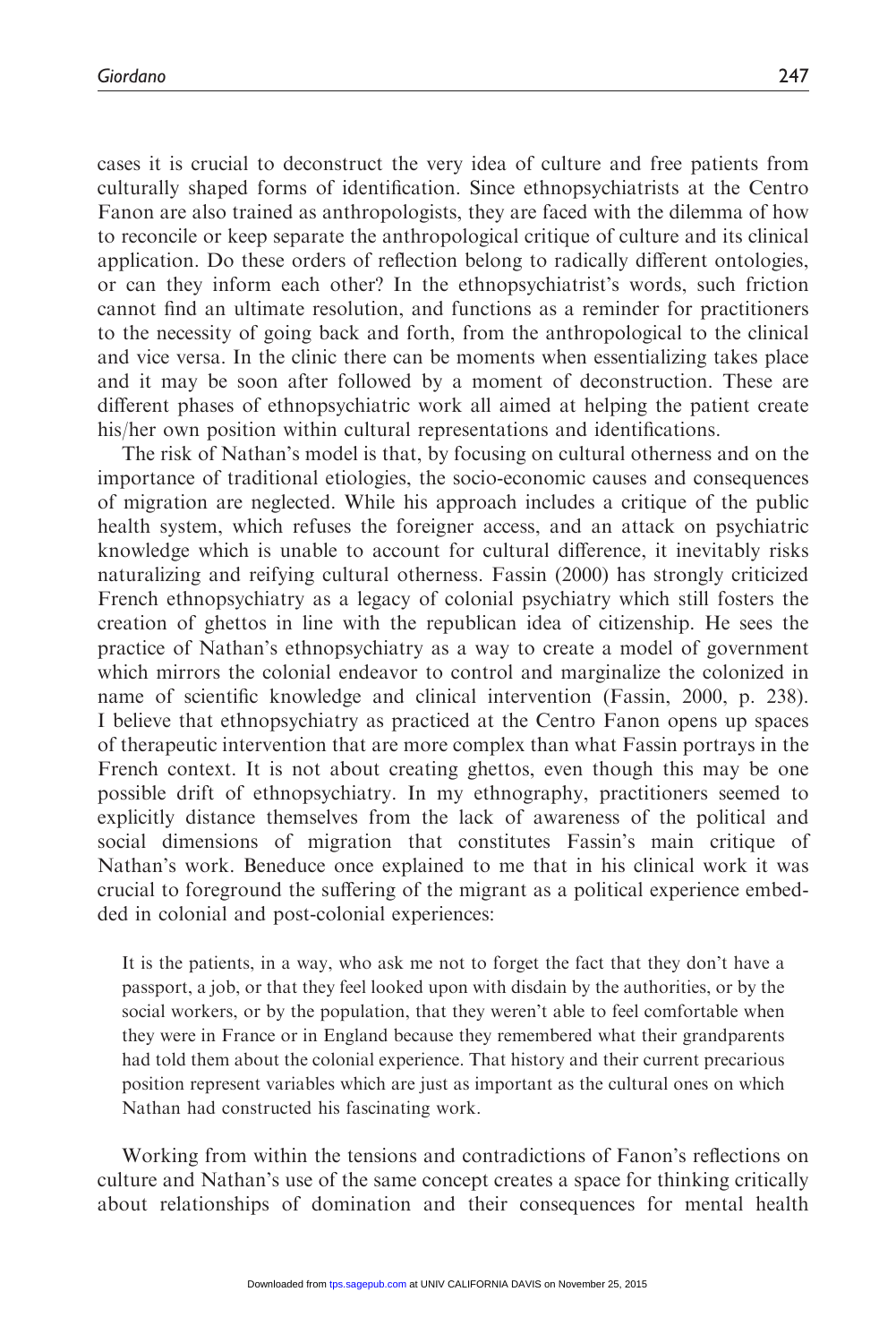and healing. The combination of these approaches minimizes the tendency to reify culture on the one hand and, on the other, to reduce culture to a ruin of the past that is unattainable in the present. At the Centro Fanon, practitioners are inspired by Nathan's model of therapy inasmuch as the effectiveness of symbols and etiologies from the patient's cultural background are taken seriously, and culture is considered therapeutic inasmuch as it provides a context wherein symptoms acquire meaning for the migrant.

While for Nathan the political dimension of suffering is in the background of his clinical work and he mainly focuses on the de-construction of diagnostic criteria without looking at the larger implications of migration in the lives of the patients, Fanon's lesson forces us to face the concrete ways in which migrants are marginalized and suspended in a constant threat of not being recognized and legitimized within the receiving country. Fanon's approach to clinical practice allows the group at the Centro to always position their practice within the field of the political, in the sense of a political critique not only of psychiatry as an hegemonic discourse, but also of other ideological fields which influence the conditions of precariousness of migrants. The fact of not having a passport, a residency permit, or a job, does constitute an important variable in the clinical work, just as Nathan's analysis of cultural variables proves to be effective in curing patients. The challenge the Centro Fanon's group faces is to keep these two approaches together, in tension with each other, in the attempt to be vigilant concerning the risks inherent in either perspective and in the political context in which the encounter with the other takes place. As Beneduce has pointed out, this approach can be portrayed as ''politico-therapy'' (Beneduce, 2007, p. 89).

## Conclusion: The politics of therapeutics

Ethnopsychiatry is haunted by the question of cultivating difference, of seeking the migrant's ''truth'' about his/her ''culture.'' This effort is fraught with ambivalence. Such ambivalence concerns, on the one hand, the desire on the part of ethnopsychiatrists to recuperate the lost memory of the other, which they figure as the migrant's ''culture.'' This compulsion to redeem the alterity of the migrant – which is often made invisible in dominant discourses on mental health – is fundamental in ethnopsychiatry and its institution as a counter political project aimed at restoring the often misrecognized archive of the colonized, the marginal, the migrant, the clandestine, and the abject. On the other hand, this project reveals itself as ambivalent in those instances in which this very recognition of the other's difference evokes discomfort and anxiety in migrants themselves. When ''culture'' is invoked outside of the original context for the purpose of including migrants within the boundaries of the receiving country, a complex process of inscription and assignment of difference occurs. It has not been the purpose of this article to outline the ''persecutory dimension of culture'' (Benslama, 2000; Giordano, 2008; Pandolfo, 2008), but I have tried to clarify the risk in ethnopsychiatric practice of reifying the idea of ''culture''. What figures as ''culture'' in the clinical encounter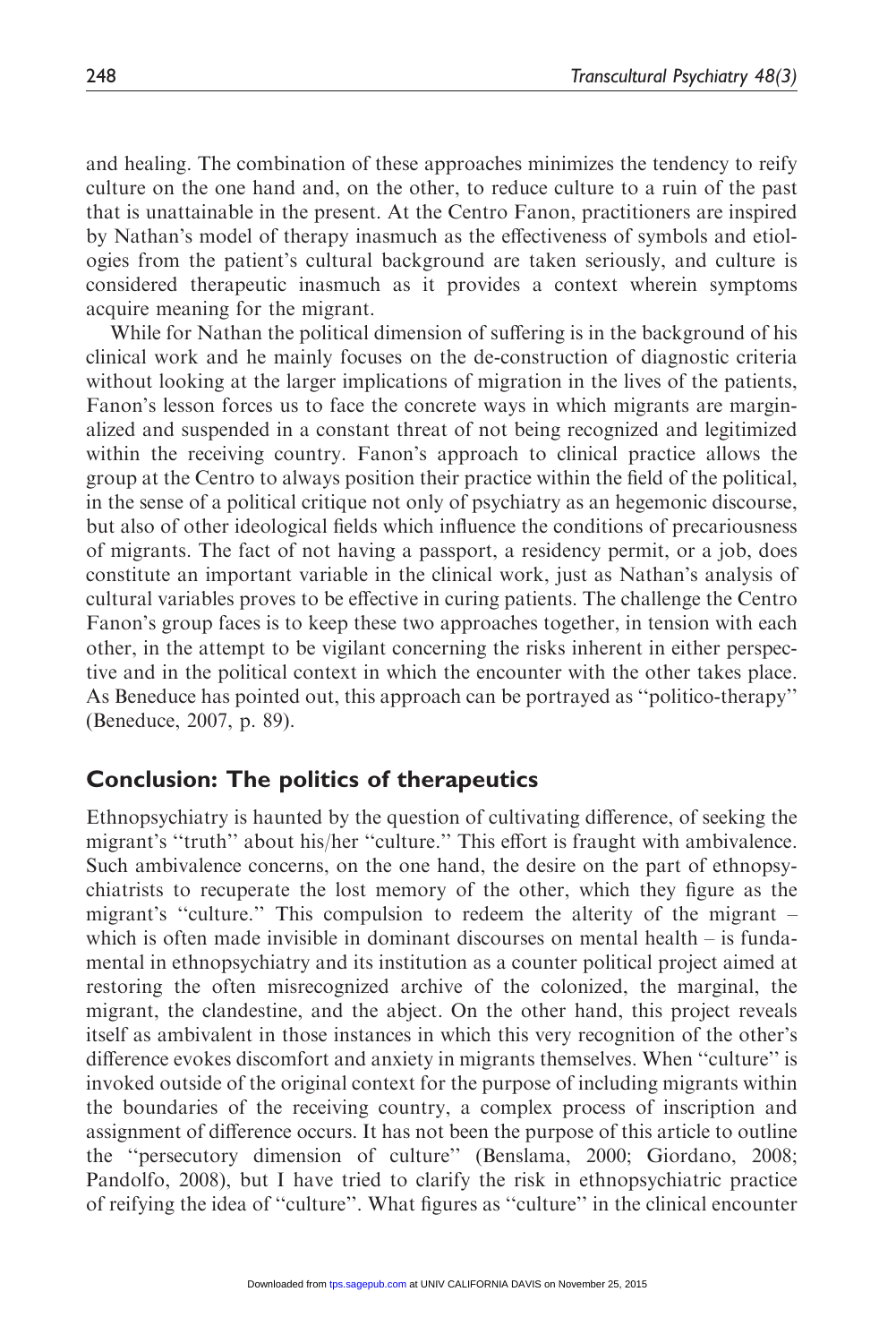may very well refer to homes that have become inhospitable and haunted by memories of violence and rupture, and that cannot be re-inhabited again, neither literally nor symbolically.

On the one hand, the ethnopsychiatric project does constitute a political effort to question universalistic conceptions of mental health and healing by opening up a new field of practice in which cultural difference becomes central; on the other hand, there is the danger of objectifying culture as the exclusive domain of the other and as a fixed container of meanings that does not allow for a radical questioning of institutional discourses on mental health and difference. Rosalba Terranova-Cecchini, a leading figure in Italian transcultural psychiatry, has identified this danger in Italian ethnopsychiatry. She has argued that current reflections on difference mainly serve the political debate about foreign immigrants. However, if reflection on difference is centered exclusively on the foreigner, it cannot challenge the dominant scientific models and practices of western psychiatry which, in fact, are influenced by transcultural processes (technological, scientific, ideological) in contemporary society (Terranova-Cecchini, 2002).

In light of the genealogy of Italian ethnopsychiatry that I have outlined in this article, I want to pose some questions which address the issue of difference beyond reflections about the migrant other. It is only by extending the same reflection on the question of difference to all patients that psychiatric criteria can be disrupted and questioned at their roots. Terranova-Cecchini's critique points to what may be seen as a limit in ethnopsychiatry: the fact that it may not allow us to face the silence and hidden ''truths'' about ourselves, our own archive on the colonial past and the various histories of Italian migration. By addressing the nexus of foreign migration and mental health exclusively, ethnopsychiatry risks avoiding questions about the estrangement from ourselves, and about difference within Italian society. What would it mean to regain access to one's own memory through the migrant? How to access a repressed truth which comes back in a different form through the encounter with migrants, to access the archive of Italian historical memory and identity, is, one of the challenges which ethnopsychiatry needs to confront along with the issues about the foreign other.

#### Acknowledgements

I am deeply grateful to Roberto Beneduce who allowed me to follow his work as an ethnopsychiatrist and anthropologist, and who opened the doors of the Centro Fanon to me. Simona Taliani and Paola Spadafina welcomed my presence within therapy sessions and were very generous with their time. During my two years of field work at the Centro Fanon I learned a lot about ethno-psychiatric practice from other practitioners: Francesco Vacchiano, Lahacen Aalla, Simona Imazio, Michela Borile, Francesca Borello, Simona Gioia, Jessica Ghione, Roberto Chiapparoli, Roberto Bertolino, and Anna Chiara Satta. I am grateful to the audience at the Division of Social and Transcultural Psychiatry at McGill University who commented on an earlier version of this article, and provided precious feedback and an inspiring environment to exchange ideas. I greatly benefited from the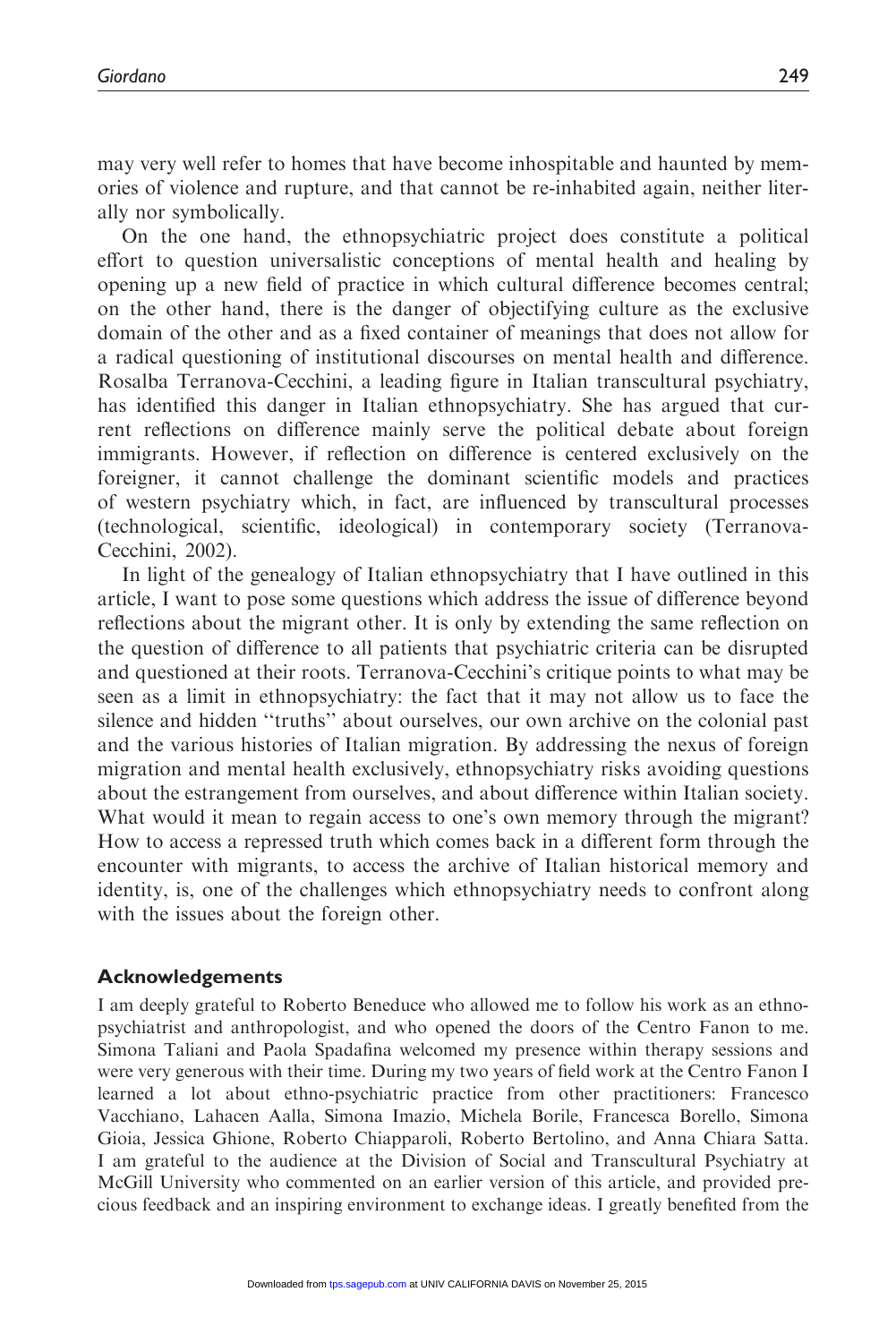critical readings of Allan Young, Eugene Raikhel, Alessandra Miklavcic, Lucinda Ramberg, Rima Praspaliauskiene, and Vincenzo Spigonardo. Mariella Pandolfi has taught me about the Italian context through several conversations and her writings. Eric Glassgold has helped me think through some questions that are central to this article and that intersect with his psychoanalytic practice.

#### Funding

This research received no specific grant from any funding agency in the public, commercial, or not-for-profit sectors.

#### **Notes**

- 1. The Centro Fanon receives funding from the municipality, the Province, Ministry of Health, and the European Community. Funding is usually granted on the ground of projects for the integration of migrants within Italian society which can last from one to two years. Therefore, financial aid is not guaranteed from one year to the next.
- 2. These questions are at the heart of contemporary Italian debates on difference and mental health that find their arena in a series of journals that were founded by clinicians and scholars concerned with issues of ethnopsychiatry and transcultural psychiatry. Among these, the I Fogli di ORISS emerged as part of the work of the Organizzazione Interdisciplinare Sviluppo e Salute (Interdisciplinary Organization for Development and Health: www.oriss.org), a non-profit that was founded in 1990 by a group of researchers and practitioners interested in the intersections of anthropology, medicine, psychiatry, and psychology, and engaged in development projects around issues of health and therapies in Italy and abroad. Antropologia Medica, the journal tied to the activities of the Italian Medical Anthropology Society (SIAM) that was founded in the late 1980s, is another site where conversations about ethnopsychiatry and medical anthropology have unfolded, and questions have been raised (http://www.antropologiamedica.it/ am.html). In 1988, La Ricerca Folklorica, founded in 1980 and specialized in the study of subaltern cultures, devoted one issue to ethnopsychiatry that outlined some of the questions that at the time were starting to be formulated as a consequence of the increasing numbers of foreign migrants entering the country (http://www.grafo.it/html/ scheda folklore.asp?IDFolklore $=$ 17). In the 1980s, the issues of foreign migration to Italy and the challenges it posed to Italian institutions – in particular to the medical knowledge establishment – were beginning to come to the foreground of political debates, and, within academia, of theoretical conversations about the relationship to alterity and its consequences on integration policies. Journals and associations were created around these concerns, and new practices of therapeutic intervention emerged as a response to the new situation posed by the growing numbers of incoming legal and illegal migrants. In the 1990s, new services and therapeutic models started to be implemented inside and outside state institutions. The Centro Fanon emerged in this political and theoretical climate, along with other similar attempts to respond to the new demands.
- 3. Roberto Beneduce is one of the leading figures in Italian ethnopsychiatry and also the founder of the Frantz Fanon Center. He practiced for many years as a psychiatrist in the public health care system, and founded the Center in 1996 as a space of mediation between migrant patients and Italian institutions. He also trained in medical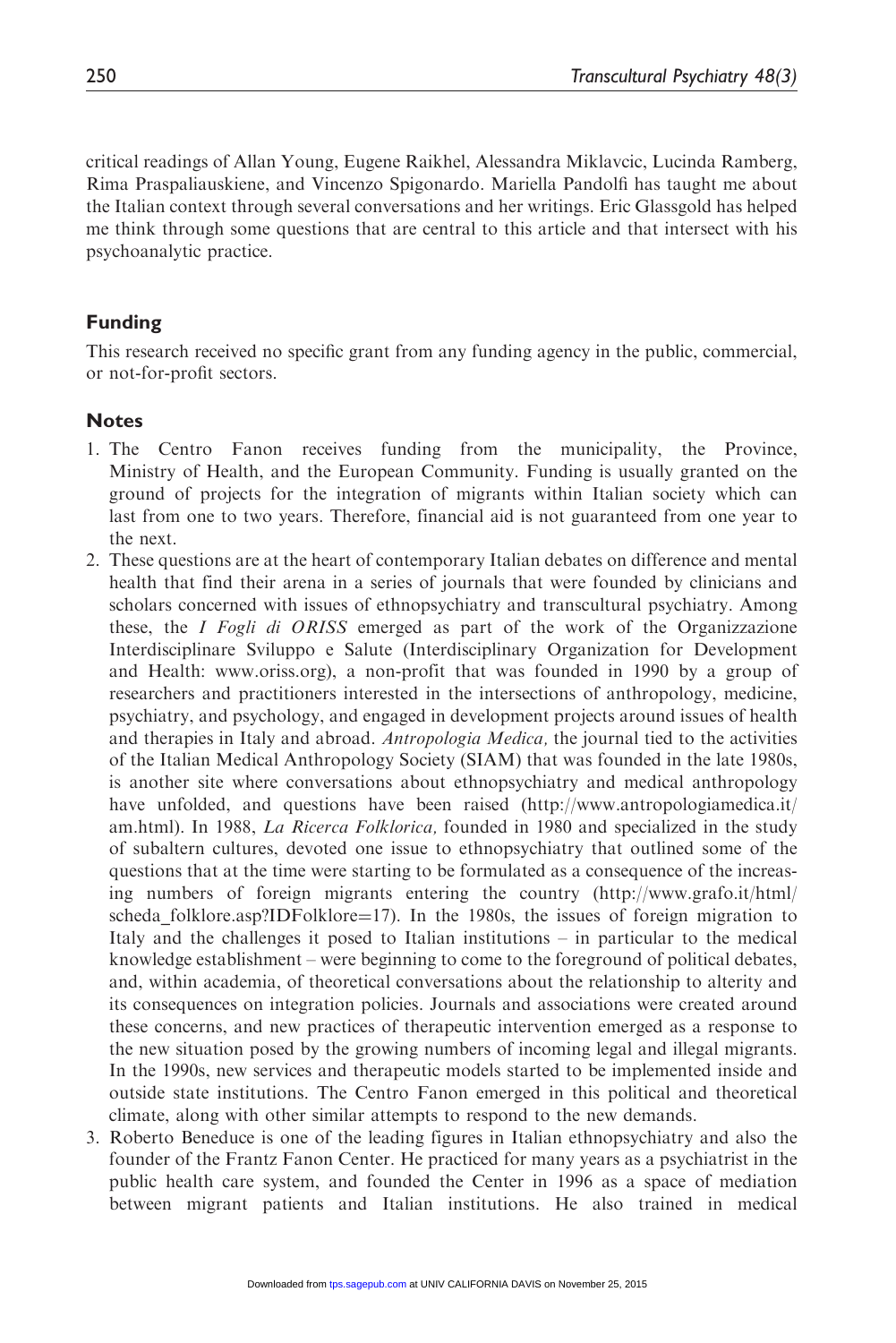anthropology and joined the department of anthropology at the University of Turin (Italy). He conducts field research in Mali and Cameroon, and practices as an ethno-psychiatrist at the Fanon Center. In Italy, other clinicians and medical anthropologists who have been engaged in debates about ethnopsychiatry and transcultural psychiatry in various ways and with different modalities are: Simona Taliani (2006), Francesco Vacchiano (2006), Mariella Pandolfi (1990; 2005), Rosalba Terranova-Cecchini (1990), Tullio Seppilli (1989), Goffredo Bartocci (1998), Luigi Frighi (1992), Alfredo Ancora (1997), Pino Schirripa (1990; 2005), Giuseppe Cardamone (1990; 1996), Salvatore Inglese (1989; 1997), Piero Coppo (1996; 2005), Pompeo Martelli (2005, 2006, 2009), and Natale Losi (2000).

- 4. Although concrete responses in the form of culturally specific services to the demands presented by immigrant patients started in the early and mid 1990s, the terrain for this kind of sensitivity to difference in relation to mental health had emerged earlier as a theoretical problem. In 1984, within the School of Psychiatry at the University of Rome, Mariella Pandolfi and others founded the first Society of Transcultural Psychiatry as part of the Italian Psychiatric Society. Around the same time, in the context of the international conference of the Psychiatric Association, Pandolfi organized a workshop on transcultural therapies that gathered scholars and practitioners from different parts of the world. Among others, Ellen Corin, Gilles Bibeau, and Tobie Nathan were introduced to the Italian context where they were destined to play an important role in reflections on diverse forms of difference and therapeutic treatment. Starting from the early 1980s and thanks the pioneering work of Pandolfi, different schools of thought around transcultural issues in mental health met each other on the Italian soil: the North American schools of Harvard and Montreal, and the French school of Nathan (Giordano, 2005).
- 5. In 1979, Tobie Nathan, psychologist and psychoanalyst of Jewish Egyptian origins, participated in the establishment of the first clinic in ethnopsychiatry together with Georges Devereux. Later, in 1988 he founded the Centre Georges Devereux, an ethno-psychiatric center for migrants linked to the Université Paris VII in Saint-Denis, on the periphery of Paris. He named the center after his teacher Georges Devereux from whom he had taken distance, both theoretically and clinically. In Italy, the work of Nathan and the experience of the Centre Georges Devereux are often invoked as models in conceiving and designing different techniques of treatment for migrant patients.
- 6. The closest translation of manicomio into English is ''mental hospital'' or ''asylum.''
- 7. From the documentary by Sergio Zavoli entitled I giardini di Abele, produced in 1968 for the TV7 channel (quoted in Giannichedda, 2005, p. xxxi).
- 8. From an interview conducted and recorded by the author in Turin, Italy, on 6 October 2003.
- 9. Over the course of the last eight years, the changing political scene in Italy has taken up, at different moments, a much different approach on issues of mental illness and deviancy. During my fieldwork in Italy (2002–2004), the reform draft sponsored by the center-right Forza Italia deputy Maria Burani Procaccini during the right-wing government in 2001– 2005 essentially promoted a discourse that describes mentally ill patients as subjects dangerous to themselves and to society and, therefore, as subjects who need to be controlled and disciplined. Thus the psychiatrist takes on a role of surveillance and psychiatry itself is conceived as a process of controlling. From this viewpoint, a ''cure'' becomes compulsory and therapy is replaced with control. Mental illness is pictured not as a form of suffering, but as a danger and threat. For a more recent account of the current state of mental health services in Italy and Basaglia's legacy, see Martelli, P. (2006).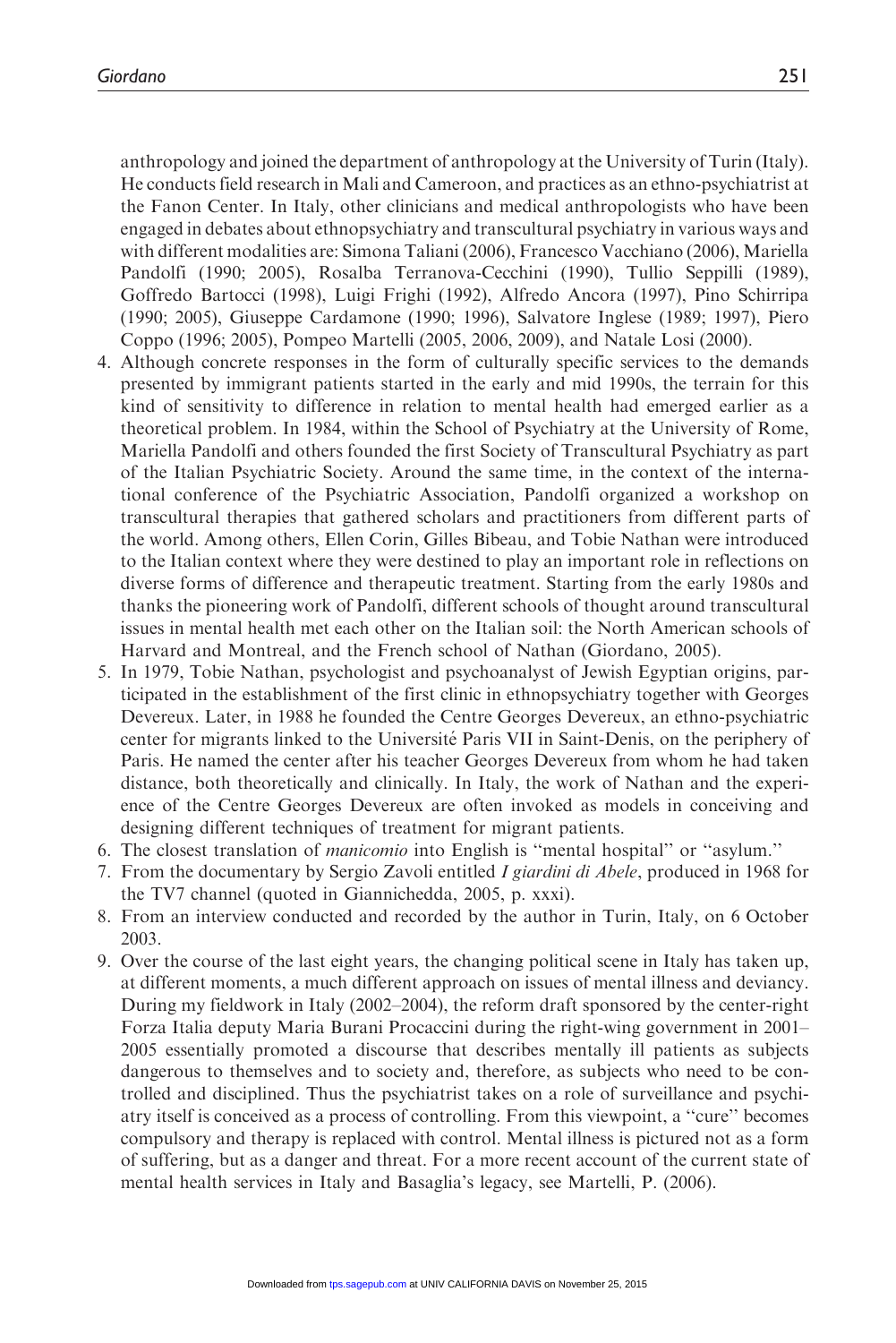- 10. This and the following quotes from Beneduce are translated from interviews conducted and recorded by the author in Turin, Italy, on 21 March and 3 July 2003.
- 11. The anti-psychiatry movement, and Basaglia in particular, had a complex relationship with the Italian Communist Party. Giovanni Berlinguer, a major figure in the party at that time, visited the hospital in Gorizia and remained an important mediator between Basaglia's ideas and the Communist Party (Giannichedda, 2005, p. xxiii). Although Basaglia's political alliances within the party played an important role in the reform of the mental health system, he also interpreted the relationship between reality, ideology, and utopia in a way that differed from a certain revolutionary culture of leftist movements and from the Communist Party's program of reform. For these reasons, Basaglia is sometimes described as a solitary leader of a movement – the anti-institutionalization and anti-psychiatry movement – that recognized him as a leader but that only partially shared his vision (Giannichedda, 2005, p. xxx).
- 12. In his later political essays, Fanon seems to take a more complex position vis-a`-vis the role of the past in providing tools to face the revolution and the process of emancipation from colonial domination. In Towards the African Revolution, he writes:

Rediscovering tradition, living it as a defense mechanism, as a symbol of purity, of salvation, the decultured individual leaves the impression that the mediation takes vengeance by substantializing itself. This falling back on archaic positions having no relation to technical development is paradoxical. The institutions thus valorized no longer correspond to the elaborate methods of action already mastered. [...] This rediscovery, this absolute valorization almost in defiance of reality, objectively indefensible, assumes an incomparable and subjective importance. On emerging from these passionate espousals, the native will have decided, "with full knowledge of what is involved," to fight all forms of exploitation and of alienation of man. At this same time, the occupant, on the other hand, multiplies appeals to assimilation, then to integration, to community. [...] The plunge into the chasm of the past is the condition and the source of freedom. The logical end of this will to struggle is the total liberation of the national territory. In order to achieve this liberation, the inferiorized man brings all his resources into play, all his acquisitions, the old and the new, his own and those of the occupant. (1964/1967, pp. 42–43)

Here, Fanon seems to argue that the past is not completely lost, that there remain some ruins that can provide the bases for a leap into the future and for the creation of a movement of liberation from the domination of the white man.

#### **References**

Ancora, A. (1997). La dimensione transculturale della psicopatologia. Uno sguardo da vicino. Roma: Edizioni Universitarie Romane.

Bartocci, G., & Prince, R. (1998). Pioneers in transcultural psychiatry: Ernesto de Martino (1908–1965). Transcultural Psychiatry, 35(1), 111–123.

Basaglia, F. (1968). L'istituzione negata. Torino: Einaudi.

Basaglia, F. (1981). Scritti, 1953–1968. Torino: Einaudi.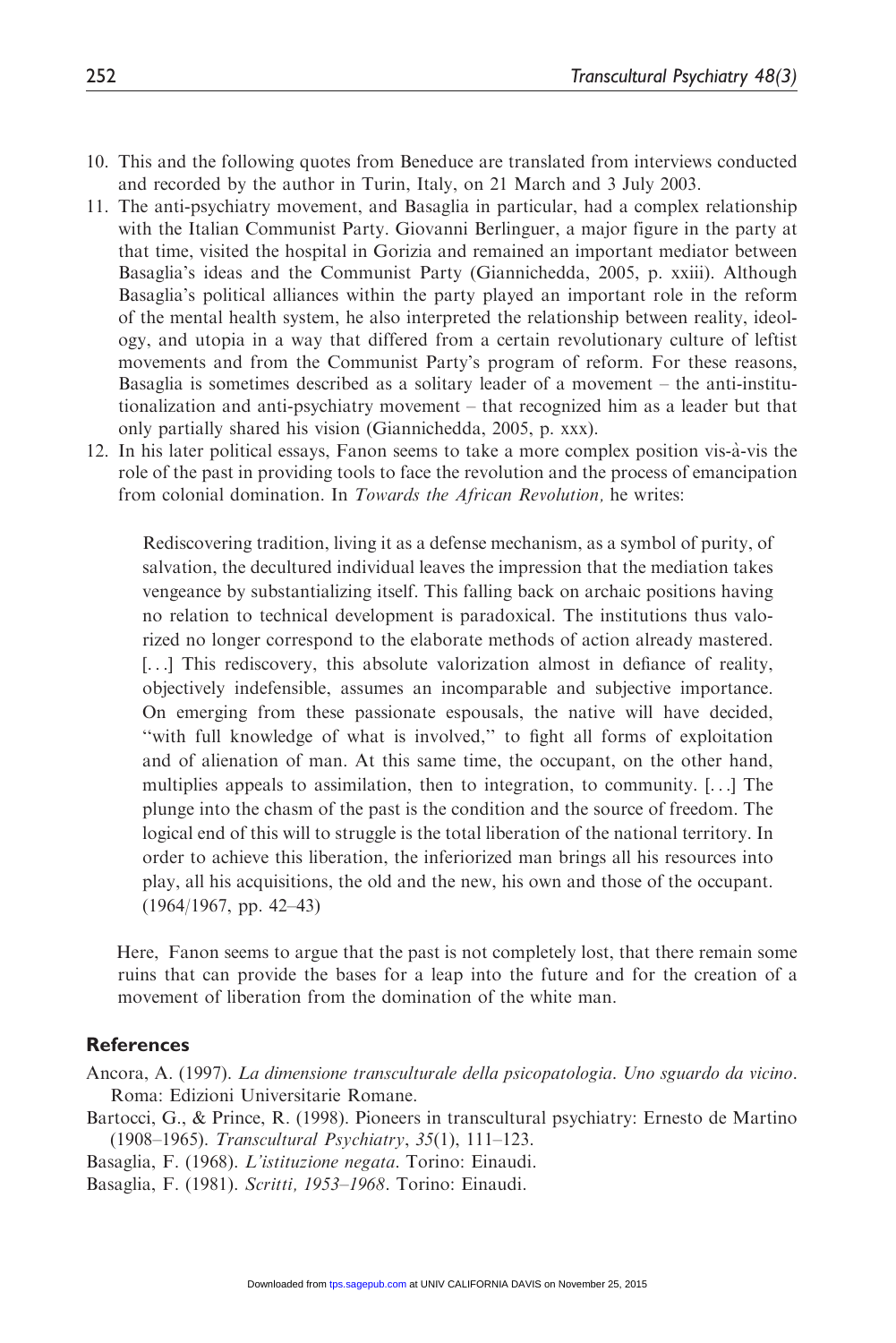Basaglia, F. (2005). L'utopia ca realtà. Torino: Einaudi.

- Beneduce, R. (Ed.). (1997). Saperi, linguaggi e tecniche nei sistemi di cura tradizionali. Torino: L'Harmattan Italia.
- Beneduce, R. (1998). Frontiere dell'identità e delle memoria. Etnopsichiatria e migrazioni in un mondo creolo. Milano: Franco Angeli.
- Beneduce, R. (Ed.). (2005). Antropologia della cura. Torino: Bollati Boringhieri.
- Beneduce, R. (2007). *Etnopsichiatria. Sofferenza mentale e alterità fra Storia, dominio e* cultura. Roma: Carocci.
- Beneduce, R. (2008a). Undocumented bodies, burned identities: Refugees, sans papiers, harraga – when things fall apart. Social Science Information, 47(4), 505–527.
- Beneduce, R. (2008b). L'écoute de la souffrance chez les immigrés ou l'Histoire comme symptôme. Confluences, 21, 22–25.
- Beneduce, R., & Martelli, P. (2005). Politics of healing and politics of culture: Ethnopsychiatry, identities and migration. Transcultural Psychiatry, 42(3), 367–393.
- Benslama, F. (2000). Epreuves de l'étranger. Clinique de l'exile. Cahiers Intersignes, 14(14), 9–29.
- Callieri, B. (2001). Quando vince l'ombra. Problemi di psicopatologia clinica. Roma: Edizioni Universitarie Romane.
- Cardamone, G., & Pini, P. (1996). Risorse comunitarie e salute mentale. I Fogli di ORISS, 5, 57–78.
- Cardamone, G., & Schirripa, P. (1990). Lo scolio e la salvezza: un culto terapeutico in Calabria. Daedalus, 4, 127–145.
- Carothers, J. C. (1953). The African mind in health and disease. A Study in ethnopsychiatry. Geneva: World Health Organization.
- Carothers, J. C. (1954). The psychology of Mau Mau. Nairobi: Printed by the Govt. Printer.
- Cole, J. (2001). Forget colonialism? Sacrifice and the art of memory in Madagascar. Berkeley: University of California Press.
- Collignon, R. (1997). Aliénation mentale et altérité du sujet colonial. De quelques difficultés de l'émergence d'une relation thérapeutique basée sur le dialogue en Afrique. In R. Beneduce (Ed.)., Saperi, linguaggi e tecniche nei sistemi di cura tradizionali (pp. 71–88). Torino: L'Harmattan Italia.
- Coppo, P. (1996). Etnopsichiatria. Milano: Il Saggiatore.
- Coppo, P. (2005). Le ragioni del dolore. Etnopsichiatria delle depressione. Torino: Bollati Boringhieri.
- Corin, E. (1997). Playing with limits: Tobie Nathan's evolving paradigm in ethnopsychiatry. Transcultural Psychiatry, 34(3), 345–358.
- de Martino, E. (1941). Naturalismo e storicismo nell'etnologia. Bari: Laterza.
- de Martino, E. (1956). Crisi della presenza e reintegrazione religiosa. In Aut, 31, 17–38.
- de Martino, E. (1961). La terra del rimorso. Milano: Il Saggiatore.
- de Martino, E. (1977). La fine del mondo. Contributo all'analisi delle apocalipsi culturali. Torino: Einaudi.
- de Martino, E. (2000). Il mondo magico. Prolegomani a una storia del magismo. Torino: Bollati Boringhieri. (Original work published 1948).
- Devereux, G. (1978). *Ethnopsychoanalysis: Psychoanalysis and anthropology as complemen*tary frames of reference. Berkeley, CA: University of California Press.
- Fanon, F. (1963). The wretched of the earth: A negro psychoanalyst's study of problems of racism and colonialism in the world today. New York, NY: Grove Press.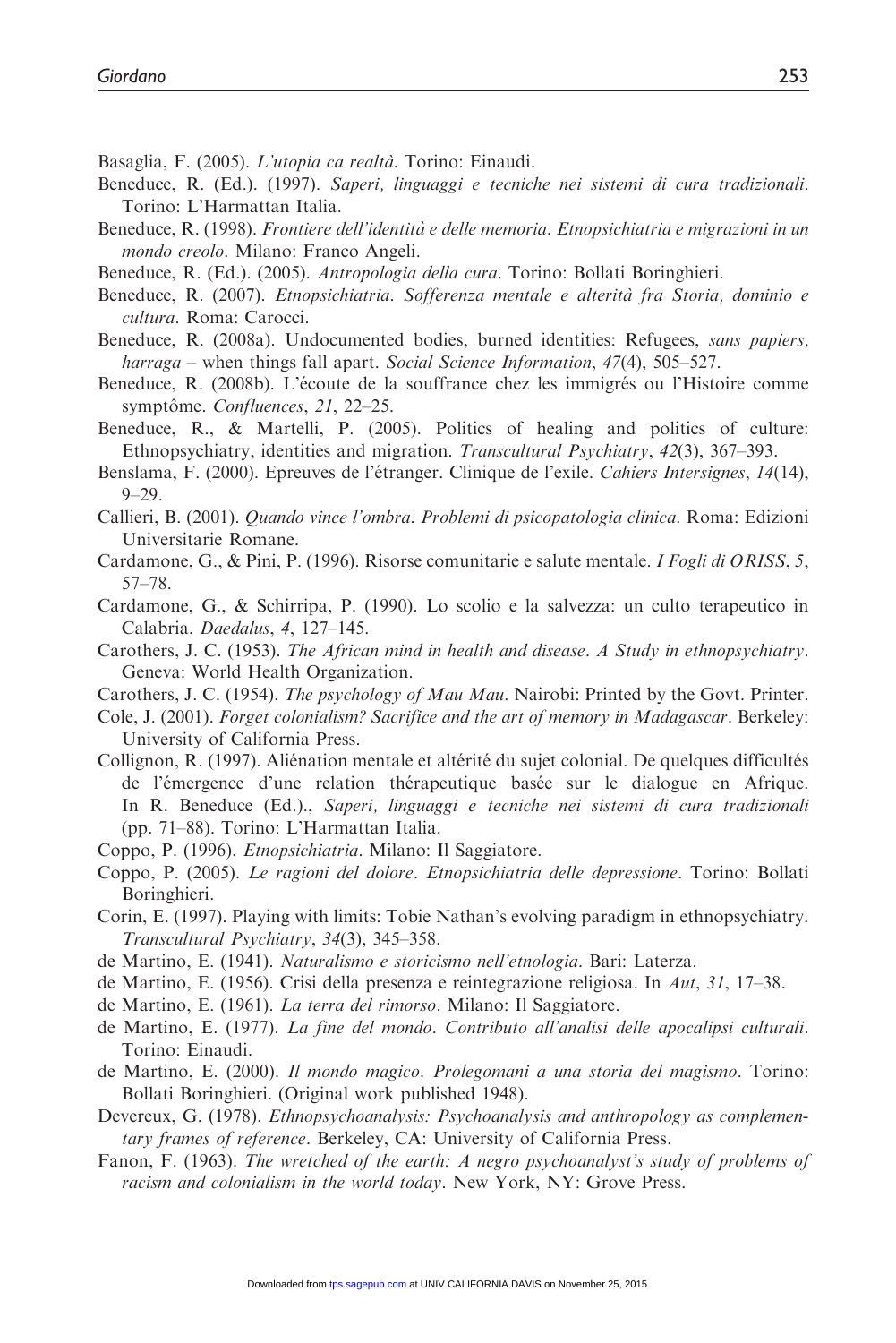- Fanon, F. (1967). Black skin, white masks. New York, NY: Grove Press. (Original work published 1952).
- Fanon, F. (1967). Towards the African revolution (political essays). New York, NY: Grove Press (Original work published 1964).
- Fassin, D. (2000). Les politiques de l'ethnopsychiatrie. La psyché africaine, des colonies britanniques aux banlieues parisiennes. L'Homme, 153, 231–250.
- Fassin, D., & Rechtman, R. (2005). An anthropological hybrid: The pragmatic arrangement of universalism and culturalism in French mental health. Transcultural Psychiatry, 42(3), 347–366.

Foucault, M. (1961). Histoire de la follie à l'âge clessique. Paris: Plon.

- Foucault, M. (1994). Psychiatric power. In P. Rabinow (Ed.)., Ethics, Subjectivity and Truth (pp. 39–50). New York, NY: The New Press.
- Frighi, L. (1992). Le problematiche trans-culturali in Psichiatria e in Igiene Mentale. In A. Dama, T. Esposito & T. Arcella (Eds.), Cultura malattia migrazioni. La salute degli immigrati extracomunitari in Italia ed in Campania: aspetti sociali, medici e psicologici. Regione Campania USL 27: Dipartimento di Salute Mentale, Pomigliano D'Arco.
- Giannichedda, M. G. (2005). L'utopia della realta`. Franco Basaglia e l'impresa della sua vita. In F. Basaglia. L'utopia della realtà (pp. vii-lii). Torino: Einaudi.
- Giordano, C. (2005). Intervista a Mariella Pandolfi. Passaggi. Rivista Italiana di Scienze Transculturali (Vol. 7). Torino: L'Harmattan Italia.
- Giordano, C. (2008). Practices of translation and the making of migrant subjectivities in contemporary Italy. American Ethnologist, 35(4), 588-606.
- Goffman, E. (1961). Asylums: Essays on the social situation of mental patients and other inmates. New York, NY: Anchor Books.
- Inglese, S., & Madia, B. (1989). Ideologia della morte, tecniche rituali e immaginario collettivo a San Giovanni in Fiore. Daedalus, 2, 108–150.
- Inglese, S., & Peccarisi, C. (1997). Psichiatria oltre frontiera. Viaggio intorno alle sindromi culturalmente ordinate. Milano: UTET Periodici.
- Jervis, G. (1994). La psicoanalisi come esercizio critico. Milano: Garzanti.
- Keller, R. C. (2007). Colonial madness: Psychiatry in French North Africa. Chicago, IL: University of Chicago Press.
- Kirmayer, L. (1999). Myth and ritual in psychotherapy. Transcultural Psychiatry, 36(4), 451–460.
- Losi, N. (2000). *Vite altrove. Migrazione e disagio psichico*. Milano: Feltrinelli Editore.
- Mannoni, O. (1990). *Prospero and Caliban: The psychology of colonization*. Ann Arbor: University of Michigan Press. (Original work published 1950).
- Martelli, P. (2009). Working together for public health. Transcultural Psychiatry, 46(2), 316–327.
- Martelli, P., & Cottino, G. (2006). The age of anxiety: Stones, feathers and re-institutionalization. Anthropology & Medicine,  $13(3)$ ,  $265-271$ .
- Mbembe, A. (1997). La naissance du maquis dans le Sud-Cameroun (1920–1960). Paris: Karthala.
- McCulloch, J. (1995). Colonial Psychiatry and the 'African mind'. Cambridge, UK: Cambridge University Press.
- Nathan, T. (1994). L'influence qui guérit. Paris: Odile Jacob.
- Nathan, T. (2003). Non siamo soli al mondo. Torino: Bollati Boringhieri.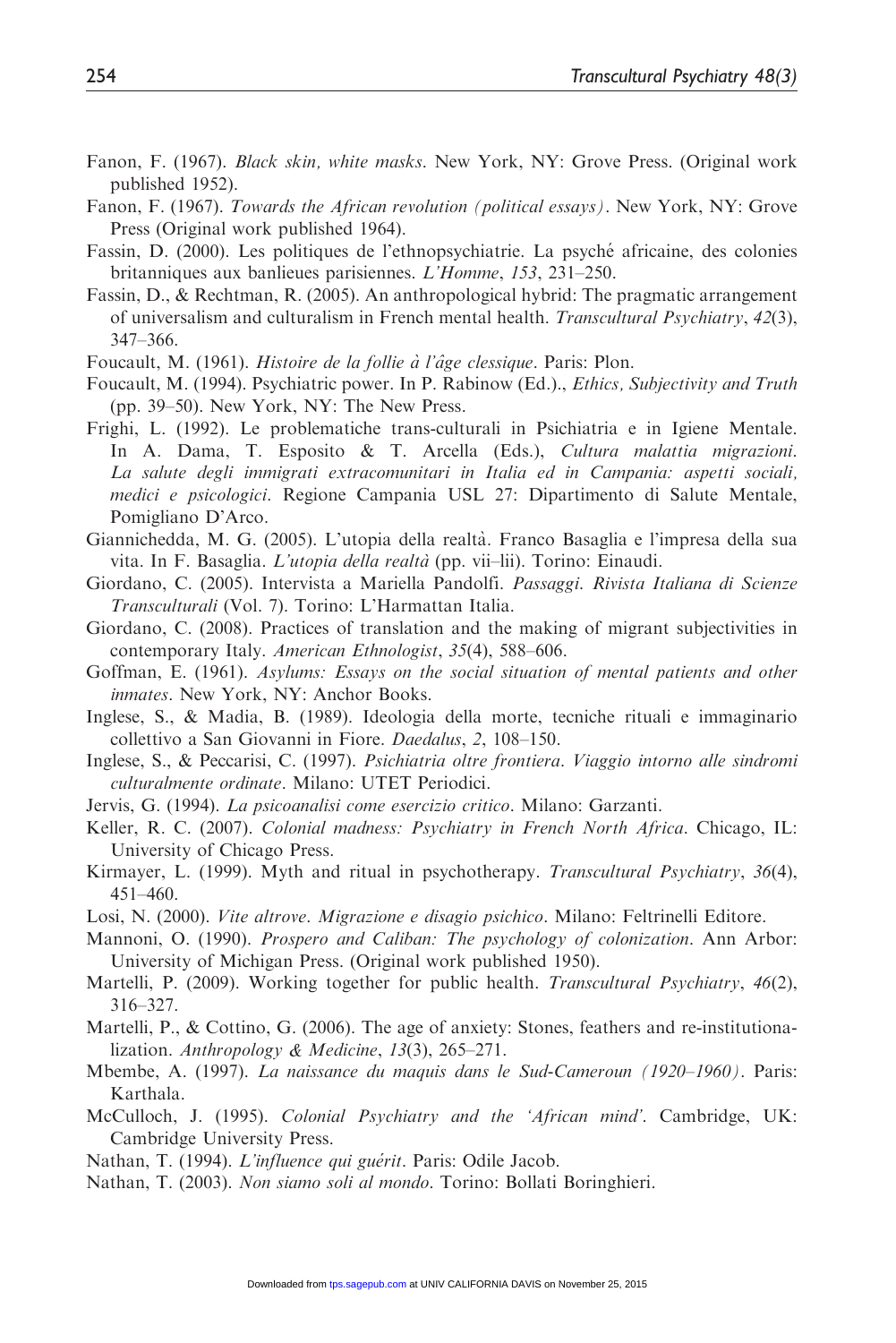- Nathan, T., & Stengers, I. (1996). Médicins et sorciers. Manifeste pour une psycho-pathologie scientifique. Le médecin et le charlatan. Paris: Odile Jacob.
- Obeyesekere, G. (2005). Cannibal talk: The man-eating myth and human sacrifice in the South Seas. Berkeley: University of California Press.
- Pandolfi, M. (1990). Boundaries inside the body: Women's suffering in southern peasant Italy. Culture, Medicine and Psychiatry, 14(2), 255–274.
- Pandolfi, M., & Bibeau, G. (2005). Souffrance, politique, nation. Une cartographie de l'anthropologie médicale italienne. In F. Sailant & S. Genest (Eds.), Anthropologie médicale: Ancrages locaux, défits globaux (pp. 199–232). Quebec: Presse de l'Université Laval.
- Pandolfo, S. (2008). The knot of the soul. Postcolonial conundrums, madness, and the imagination. In M. J. DelVecchio Good, S. T. Hyde, S. Pinto & B. J. Good (Eds.), Postcolonial Disorders (pp. 329–358). Berkeley: University of California Press.
- Peel, J. D. Y. (2003). Religious encounters and the making of the Yoruba. Bloomington: Indiana University Press.
- Rechtman, R. (2000). Stories of trauma and idioms of distress: From cultural narratives to clinical assessment. Transcultural Psychiatry, 37(3), 403–415.
- Rechtman, R. (2006). Cultural standards, power and subversion in cross-cultural psychotherapy. Transcultural Psychiatry,  $43(2)$ , 169–180.
- Risso, M., & Böker, W. (1992). Sortilegio e delirio. Psicopatologia dell'emigrazione in prospettiva transculturale. Napoli: Liguori Editore.
- Roudinesco, E. (2005). Decolonizzare se stessi. In R. Beneduce, B. Pulman & E. Roudinesco (Eds.), Etnopsicoanalisi. Temi e protagonisti di un dialogo incompiuto (pp. 129–138). Torino: Bolati Boringhieri.
- Saunders, G. R. (1993). ''Critical ethnocentrism'' and the ethnology of Ernesto de Martino. American Anthropologist, 95(4), 875–893.
- Scheper-Hughes, N., & Lovell, A. (1987). Psychiatry inside-out. Selected writings of Franco Basaglia. New York, NY: Columbia University Press.
- Schirripa, P. (2005). Politiche della cura. Terapie, potere e tradizione nel Ghana contemporaneo. Roma: Argo.
- Seppilli, T. (1989). Medicine e magie: Le tradizioni popolari in Italia. Milano: Electa.
- Seppilli, T. (2001). Medical anthropology ''at home'': A conceptual framework and the Italian experience. AM Rivista della Società italiana di antropologia medica, 11–12, 23–36.
- Simons, R. C. (1996). Boo! Culture, experience, and the startle reflex. Oxford, UK: Oxford University Press.
- Taliani, S., & Vacchiano, F. (Eds.) (2006). Altri corpi. Antropologia ed etnopsicologia della migrazione. Milano: Edizioni Unicopoli.
- Terranova-Cecchini, R. (2002). Intervista. Passaggi. Rivista Italiana di Scienze Transculturali, 2, 44–53 Roma: Carocci Editore.
- Terranova-Cecchini, R., & Inghilleri, P. (1990). Nuove frontiere della psicologia transculturale. Milano: Franco Angeli.
- Vaughan, M. (1991). Curing their ills: Colonial power and African illness. Cambridge, UK: Polity Press.
- Wazir, J. K. (Ed.). (1990). Emotions of culture: A Malay perspective. Oxford, UK: Oxford University Press.
- Winzeler, R. L. (1995). Latah in Southeast Asia. Cambridge, UK: Cambridge University Press.